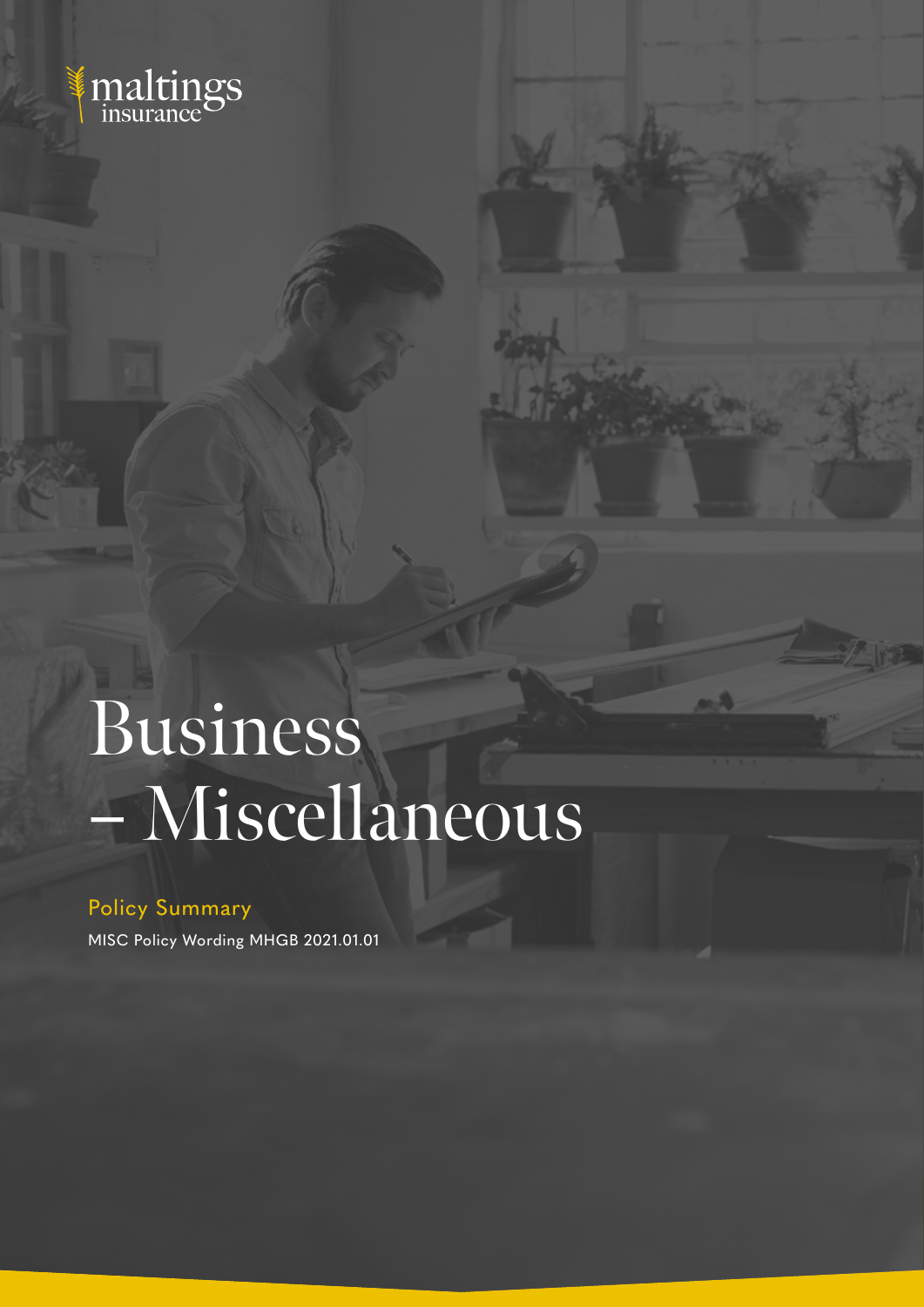# **Summary of Covers**

This is an overview of some of your policy's most important parts. It tells you some of the situations when you could make a claim on your insurance.

You can also check how to claim or make a complaint.

For full details of the cover, terms and conditions please see the full Policy wording.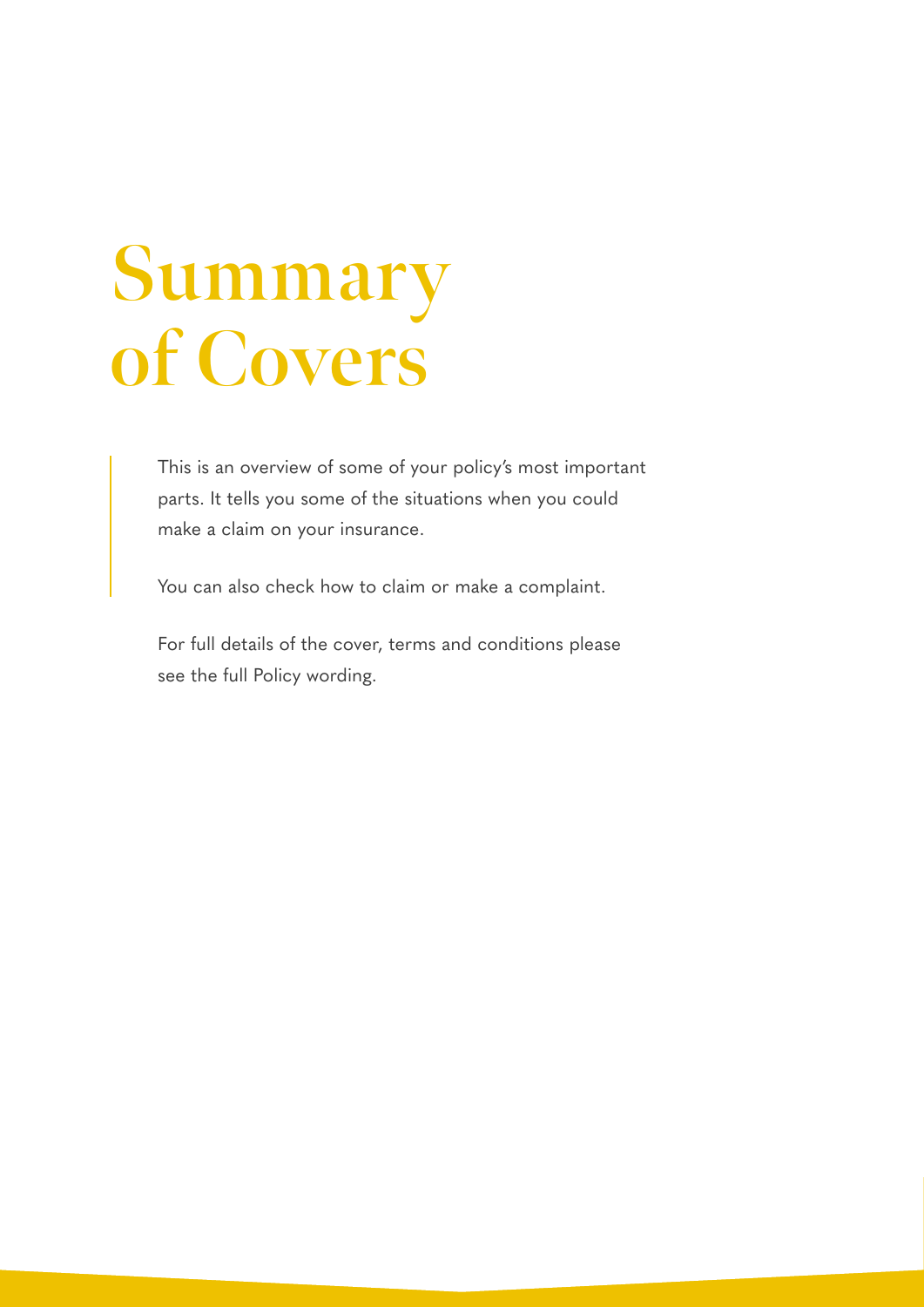# **Policy Summary – General Terms**

# **What We Do Not Cover:**

In addition to the exclusions set out in the sections of cover you have purchased, we do not cover any claim, loss or liability due to:

- war or civil commotion in Northern Ireland;
- pressure waves caused by any airborne devices travelling at sonic or supersonic speeds;
- irradiation and contamination by nuclear material;
- asbestos:
- confiscation
- anything that has been or should have been notified under any other insurance;
- virus or hacking;
- any business conducted or transacted via any internet or extranet, your own website, internet site or web address or the transmission of e-mail or documents by electronic means. However, this does not apply to any claim under the Professional indemnity section of the policy or to any claim for liability due to your products, where applicable;
- the amount of the excess;
- loss or damage to data; or
- dishonesty of you or an employee.

## **What To Do When Things Go Wrong:**

- You must provide notification as soon as possible, and in any event within 14 days of, any claim against you or anything that is likely to lead to a claim against you, or any other act, incident or event that could lead to a claim under the policy.
- You must notify the police immediately in the event of any claim arising from vandalism, theft or attempted theft or loss or money.
- You must let us have any information and assistance we require in relation to any claim.
- You must not make any admission of liability, payment or offer of settlement or incur any costs without our agreement.

## **How To Make A Claim:**

• When providing your notification, please use the following contact details, quoting your certificate number stated in the policy schedule:

Address: Simply Business Claims Team

PO Box 76

Cardiff

CF11 1JX

Email: simplybusiness@uk.sedgwick.com

Telephone: 0333 207 0560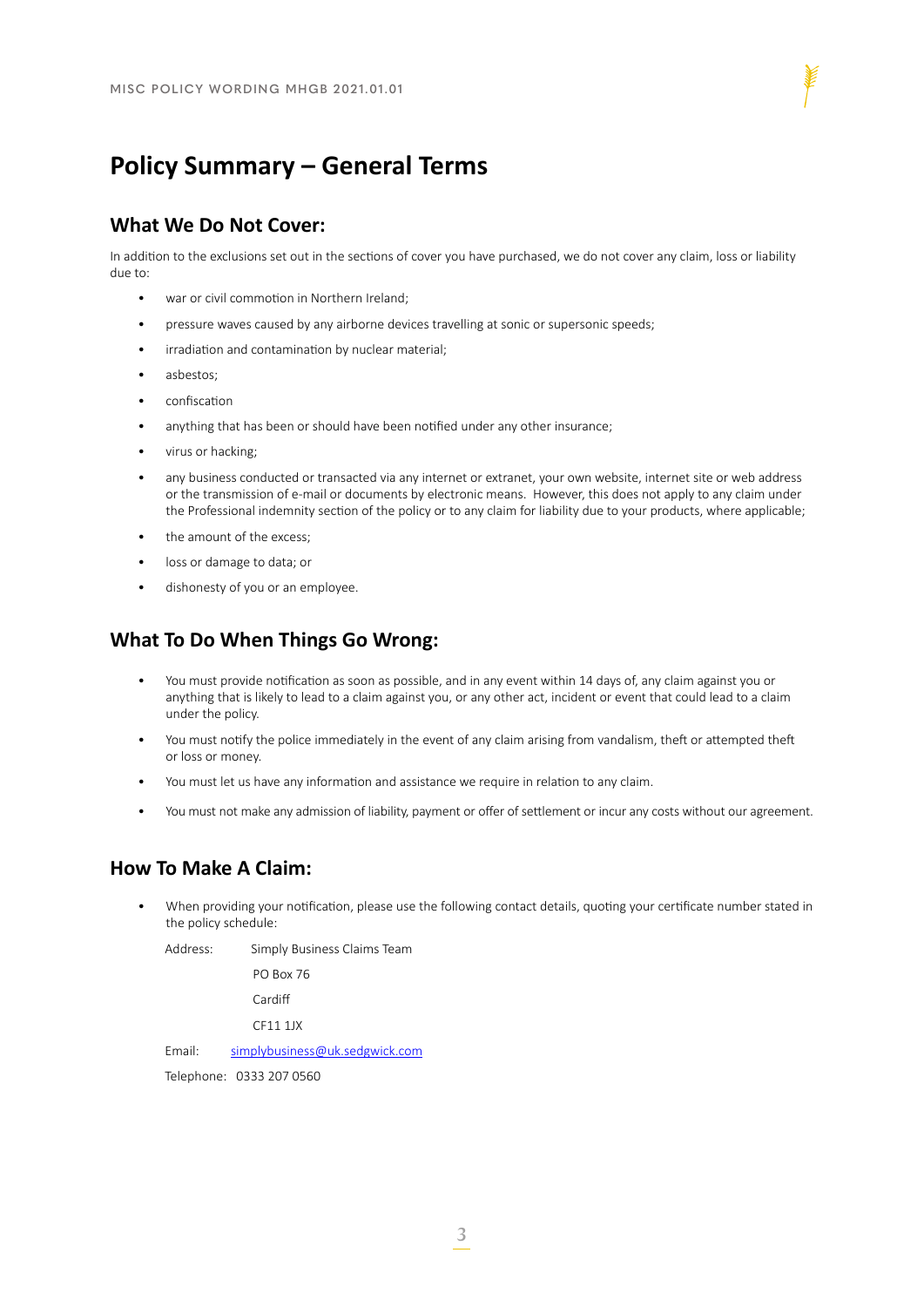#### **Complaints & Enquiries:**

- We are dedicated to providing the highest level of customer satisfaction in all areas of Our business. However, if for any reason You have a query or feel that the service You receive has fallen below those standards, You should report this to Us at soon as possible. All complaints will be handled promptly and a policy of open communication will be adopted.
- Any enquiry or complaint should be addressed in the first instance to:

| Address:   | Simply Business Claims Team           |
|------------|---------------------------------------|
|            | Sol House                             |
|            | 29 St Katherine's Street              |
|            | Northampton                           |
|            | NN1 2QZ                               |
| Email:     | customerservices@simplybusiness.co.uk |
| Telephone: | 0333 014 6683                         |

If We are unable to respond to Your complaint within 8 weeks or if You remain dissatisfied, You may be able to refer Your complaint to the Financial Ombudsman Service. The Financial Ombudsman Service is an independent body that considers complaints about insurance products. You can contact the Financial Ombudsman Service using the details shown below:

| Address:   | Financial Ombudsman Service               |
|------------|-------------------------------------------|
|            | Exchange Tower                            |
|            | Harbour Exchange Square                   |
|            | London, E14 9SR                           |
| Email:     | complaint.info@financial-ombudsman.org.uk |
| Telephone: | 0330 123 9 123                            |

We will be bound by any decision of the Financial Ombudsman Service, but You are not. Following the complaints procedure does not affect Your right to take legal action.

## **Financial Services Compensation Scheme**

You may be entitled to compensation from the Financial Services Compensation Scheme (FSCS) if We cannot meet Our obligations under the Policy, depending on the type of business and the circumstances of the claim.

For compulsory classes of insurance and professional indemnity, the advising and arranging of insurance is covered for 100% of the claim. For other classes of insurance the advising and arranging of insurance is covered for 100% of the first £2,000 of a claim and 90% of the remainder of the claim. There is no upper limit in either case.

You can contact the Financial Services Compensation Scheme using the details below:

| Address:   | Financial Services Compensation Scheme |
|------------|----------------------------------------|
|            | 10th Floor Beaufort House              |
|            | 15 St Botolph Street                   |
|            | London, EC3A 7QU                       |
| Email:     | enquiries@fscs.org.uk                  |
| Telephone: | 0800 678 1100 or 020 7741 4100         |
| Website:   | www.fscs.org.uk                        |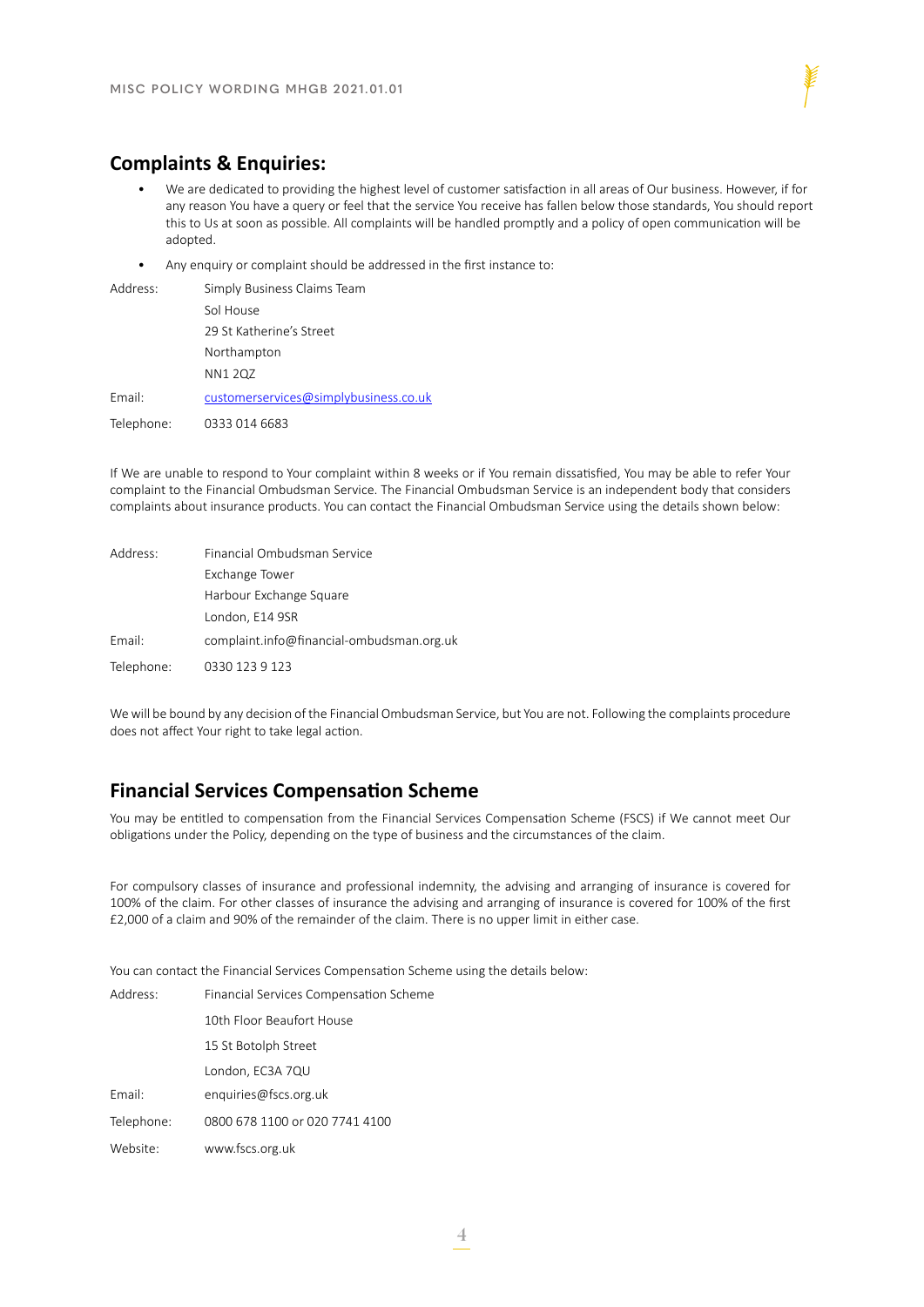# **Who Is Your Insurer?**

Your Policy is underwritten by:

1. HDI Global Specialty SE: a German insurance company with its headquarters at Podbielskistraße 396, 30659, Hannover, Germany and its UK branch office address:

Address: 10 Fenchurch Street

London EC3M 3BE

HDI Global Specialty is authorised and regulated by Bundesanstalt für Finanzdienstleistungsaufsicht. Deemed authorised by the Prudential Regulation Authority. Subject to regulation by the Financial Conduct Authority and limited regulation by the Prudential Regulation Authority. Details of the Temporary Permissions Regime, which allows EEA-based firms to operate in the UK for a limited period while seeking full authorisation, are available on the Financial Conduct Authority's website. (FRN: 659331).

#### 2. Great Lakes Insurance SE:

Address: 10 Fenchurch Avenue London

EC3M 5BN

Great Lakes Insurance SE is a German insurance company with its headquarters at Königinstrasse 107, 80802 Munich.

Great Lakes Insurance SE, UK Branch, is authorised and regulated by Bundesanstalt für Finanzdienstleistungsaufsicht. Deemed authorised by the Prudential Regulation Authority. Subject to regulation by the Financial Conduct Authority and limited regulation by the Prudential Regulation Authority. Details of the Temporary Permissions Regime, which allows EEA-based firms to operate in the UK for a limited period while seeking full authorisation, are available on the Financial Conduct Authority's website.

and is arranged under a binding authority by:

Xbridge Ltd t/a Simply Business (Simply Business):

Address: 6th Floor

99 Gresham Street London EC2V 7NG

Simply Business is authorised and regulated by the Financial Conduct Authority. Simply Business' register number is 313348.

You can check the FCA website at http://www.fca.org.uk which includes a register of all the firms the FCA regulate or You can phone them on 0800 111 6768 or 0300 500 8082.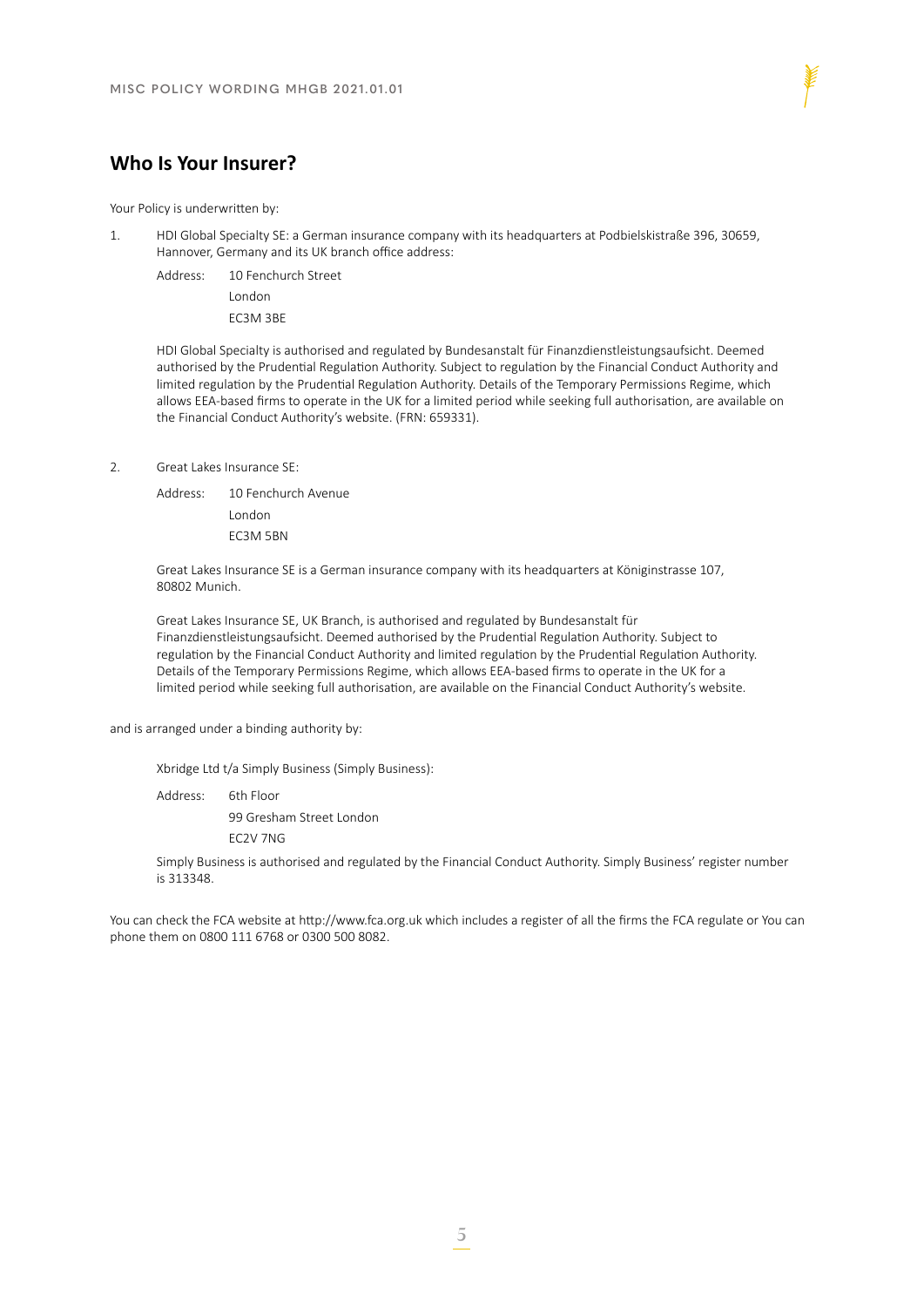# **Policy Summary – Property Damage - Buildings**

This policy is designed to meet the demands and needs of businesses who want cover for damage to their buildings.

Full details of the terms can be found in your policy.

## **What Is Covered:**

We will cover you up to the sum insured for damage to buildings.

We will also cover:

- costs of refilling, recharging or replacing any fire extinguishing appliances, fire suppression systems or sprinkler installation heads or tanks;
- costs of reinstating or repairing landscaped gardens and grounds at the premises caused by the emergency services;
- costs incurred to locate the source of a leak and repair any damage caused as a result following escape of water or oil;
- accidental loss of metered water;
- costs of replacing the locks for the premises or any safe or strongroom at the premises, following theft of such keys;
- costs incurred to remove debris, dismantle or demolish and shore up or prop any buildings following covered damage;
- fees of any architects, surveyors, consulting engineers, lawyers and other professionals incurred in the repair or reinstatement of any buildings;
- any purchaser of the buildings for damage occurring between exchange of contracts and completion;
- any buildings you build or acquire or any alterations, improvements or additions, provided you tell us within 30 days;
- rent owed in respect of buildings which are unfit for occupation as a result of damage; and
- loss of rent owed to you.

Please note that some of these covers may be subject to a sub-limit, which will be shown in the policy wording or on the schedule.

In the event of a covered claim, the amount we pay will be calculated in accordance with the terms in the 'claims settlement' section of the policy.

## **What We Do Not Cover:**

We do not cover damage:

- caused by:
	- hidden defect;
	- gradual deterioration, wear and tear, corrosion, rust, wet or dry rot, mould, fungus or mildew;
	- frost:
	- dampness, dryness, change in temperature or a change in the water table;
	- faulty or defective design or materials or workmanship;
	- cleaning, restoring, repairing or fitting;
	- operational error or omission;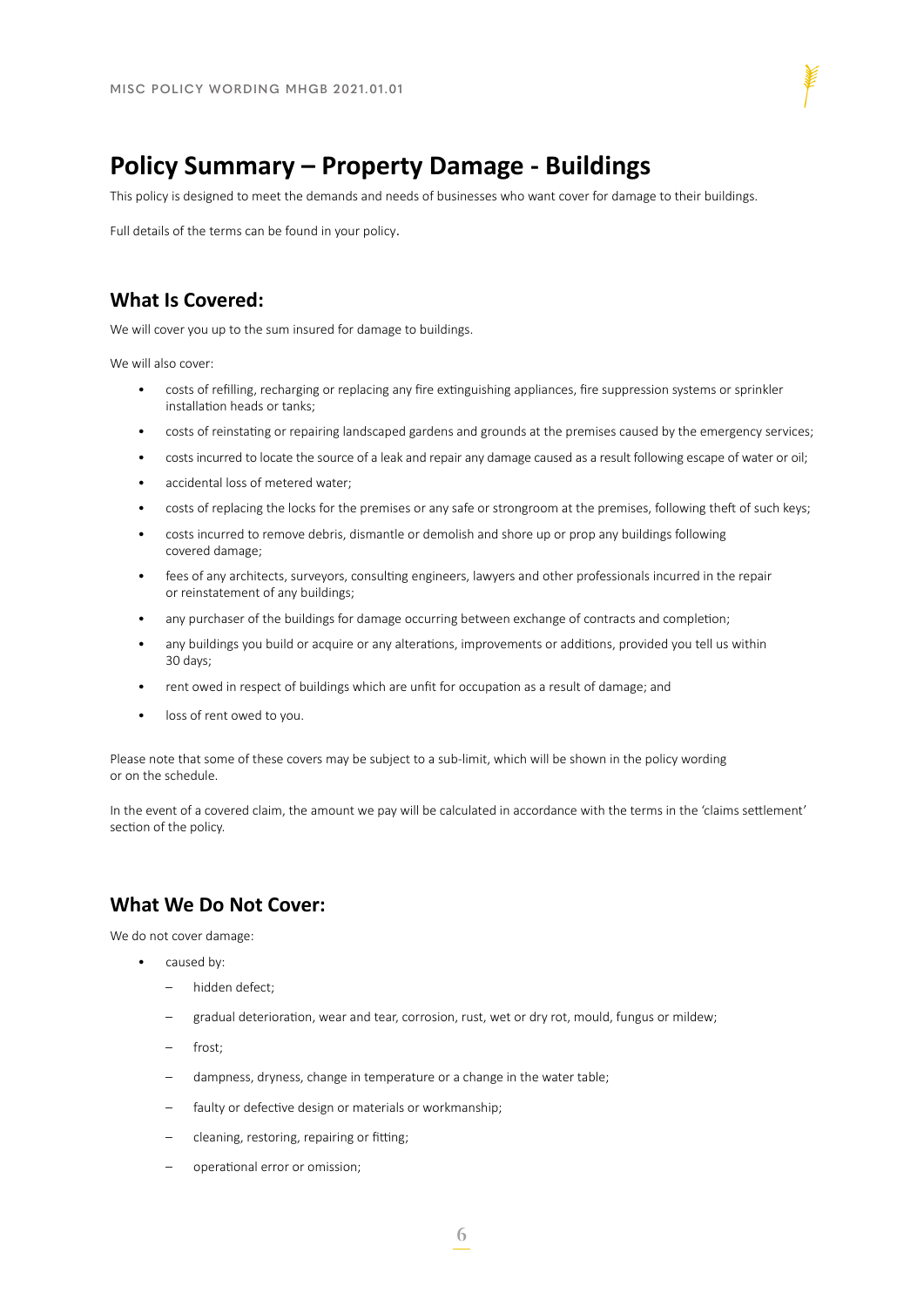- bursting by steam pressure of any boiler;
- leaking joints;
- marring or scratching;
- vermin or insects; or
- any items own mechanical or electrical breakdown or failure; or
- caused by theft or attempted theft where force and violence are not used, or by illegal activity by you or an occupier;
- pollution, unless itself caused by damage or arising from a sudden incident;
- caused by subsidence, landslip, settlement or ground heave, unless caused by or consisting of one of the items shown in the wording;
- to any building caused by its own collapse or cracking with no external cause;
- caused by terrorism;
- caused by the use of heat;
- to any buildings that are unoccupied for more than 45 days, other than where caused by fire, lightning, earthquake or aerial impact;
- to piers, jetties, bridges, channels or excavations or growing stock or trees;
- to any property in the course of any building works, other than where caused by one of the causes shown in the wording;
- to land;
- to buildings of non-standard construction, unless we have agreed otherwise; or
- caused by stoppage of work.

We do not cover any:

- consequential losses, other than loss of rent;
- extinguishment expenses that are recoverable from the fire service or maintenance company or relate to an unmaintained appliance; or
- costs for removing debris other than from the site of the damage or an adjacent site, or which arise from pollution.

If the sum insured is less than the cost to replace the covered buildings, we can proportionately reduce the amount we pay for any covered loss.

## **Obligations:**

- You must maintain and close all firebreak doors and shutters and service and maintain all fire extinguishing appliances.
- You must maintain any sprinklers and fire alarms, carrying out routine tests.
- You must ensure that you have an inspection contract in place for all equipment that requires an inspection by law.
- You must remove all keys whenever the premises are closed for business or are unattended.
- You must let us know as soon as possible if any building becomes unoccupied or occupied. If it does, you must comply with the obligations set out in the policy wording.
- You must let us know about any act, omission or alteration that increases the risk of damage that was unknown to you at the time or outside your control.
- Contractors may undertake minor works at the property without affecting the cover.
- We won't refuse cover because of something that increases the risk of damage that wasn't known to you and was outside your control.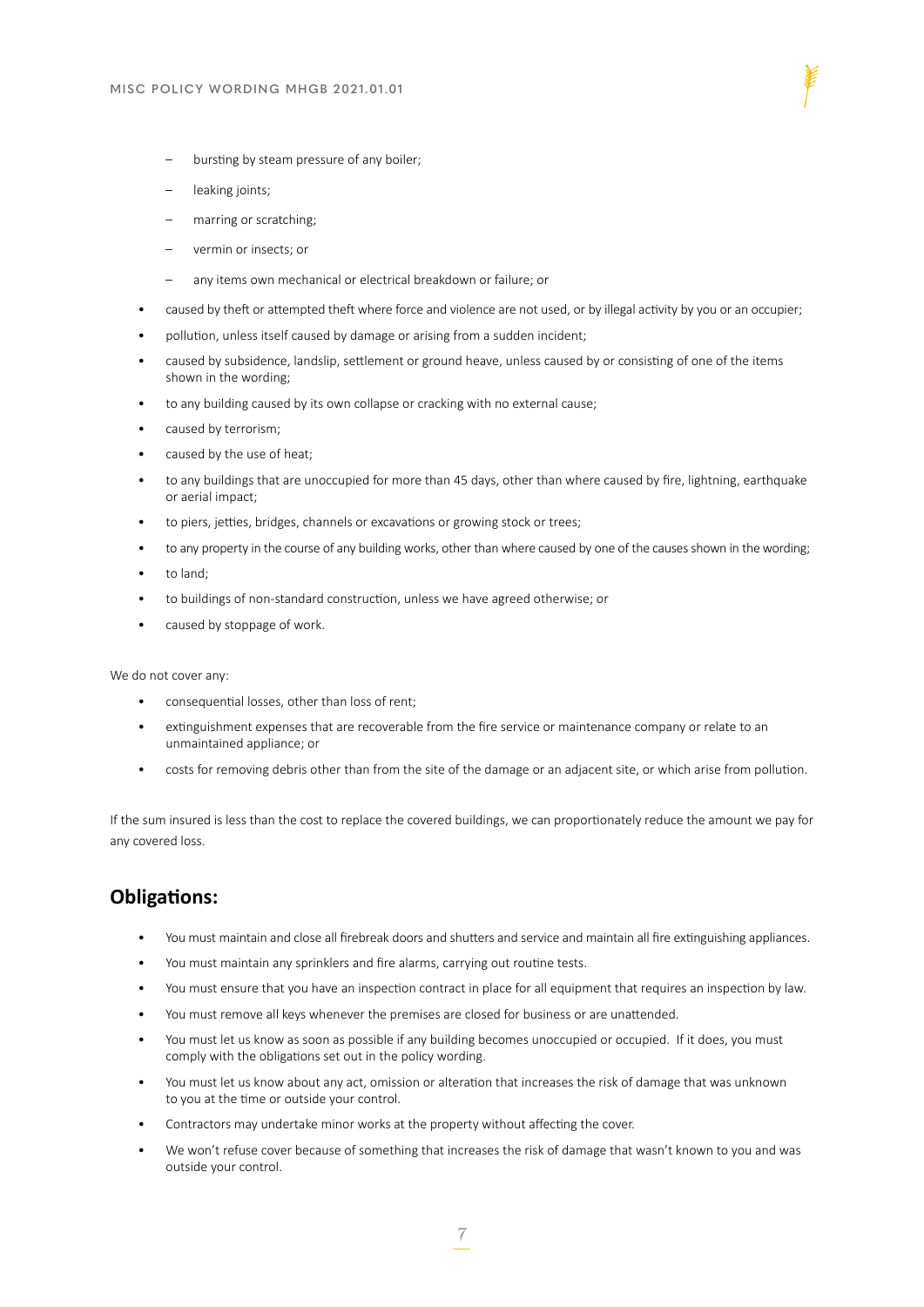# **Policy Summary – Property Damage – Contents and Stock**

This policy is designed to meet the demands and needs of businesses who want cover for damage to their contents and stock.

Full details of the terms can be found in your policy.

#### **What Is Covered:**

We will cover you up to the sum insured for damage to contents and stock whilst at the premises or contents, stock and personal effects whilst in transit.

We will also cover:

- costs of refilling, recharging or replacing any fire extinguishing appliances, fire suppression systems or sprinkler installation heads or tanks;
- accidental loss of metered water;
- costs of replacing the locks for the premises or any safe or strongroom at the premises, following theft of such keys;
- costs incurred to remove debris of contents following covered damage;
- fees of any architects, surveyors, consulting engineers, lawyers and other professionals incurred in the repair or reinstatement of any buildings;
- damage to contents whilst temporarily away from the premises for the purposes of cleaning, renovation, repair or similar purposes;
- loss or damage to your documents and computer system records whilst temporarily premises not occupied by you; and
- following damage to contents whilst in transit, damage to tarpaulin and ropes on the transit vehicle, costs of transferring contents to another vehicle, costs of re-loading, costs of removing debris and costs of breaking up or dismantling the contents.

Please note that some of these covers may be subject to a sub-limit, which will be shown in the policy wording or on the schedule.

## **What We Do Not Cover:**

We do not cover damage:

- caused by:
	- hidden defect;
	- gradual deterioration, wear and tear, corrosion, rust, wet or dry rot, mould, fungus or mildew;
	- frost;
	- dampness, dryness, change in temperature or a change in the water table;
	- faulty or defective design or materials or workmanship;
	- cleaning, restoring, repairing or fitting;
	- subsidence;
	- operational error or omission;
	- bursting by steam pressure of any boiler;
	- leaking joints;
	- marring or scratching;
	- vermin or insects; or
	- any items own mechanical or electrical breakdown or failure; or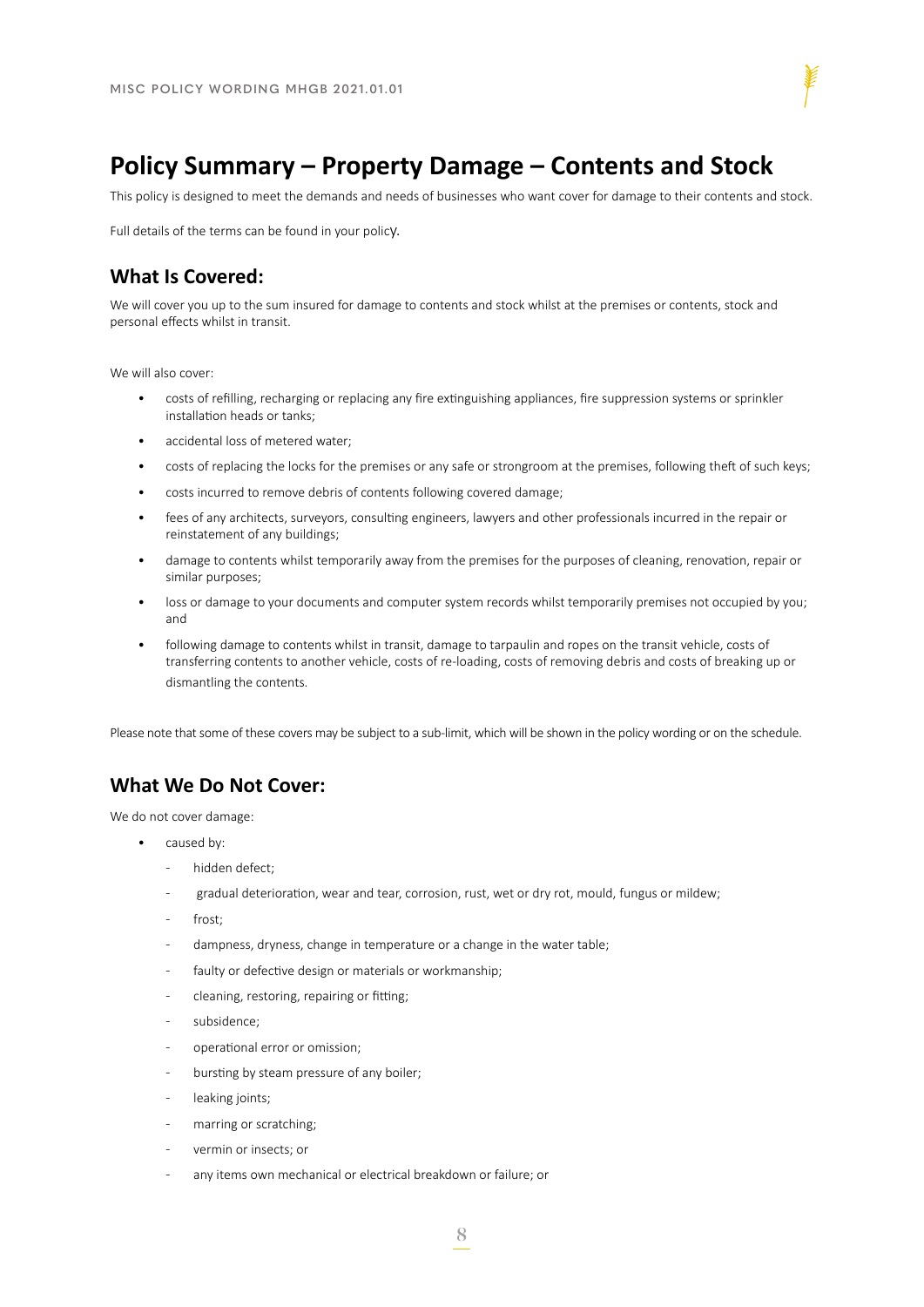- caused by theft or attempted theft:
	- not involving force and violence;
	- - to property in the open;
	- committed by anyone lawfully on the premises; or
	- of money, jewellery or other items set out in the policy wording;
- caused by theft or attempted theft by you, your partners and directors, employees or your family members;
- caused by fraud or dishonesty of you, your employee or anyone responsible for the buildings;
- caused by you voluntarily parting with property as a result of a scheme, trick, device or false claim;
- pollution, unless itself caused by damage or arising from a sudden incident;
- caused by inventory loss or unexplained shortage or disappearance;
- caused by terrorism;
- to any item in the open, fences or gates or items whilst in transit, unless specifically covered;
- caused by any process of production, packing, treatment or testing;
- to items in any buildings that are unoccupied for more than 45 days, other than where caused by fire, lightning, earthquake or aerial impact;
- to motor vehicles designed or licensed for road use, piers, jetties, bridges, channels or excavations or livestock, growing stock or trees;
- to documents, manuscripts, business books or computer systems, other than the cost of materials and labour to reproduce them;
- damage to any glass that was already cracked or scratched or arising from repairs or alterations to the premises or as a result of fire, lightning, explosion or earthquake;
- caused by virus or hacking to any computer or other item;
- damage to contents in any building of non-standard construction, unless we agree otherwise;
- to contents whilst in transit by air or sea;
- to any item in an unattended vehicle, unless all windows and doors are locked and properly fastened;
- to any item underground unless it is stored more than 15 cm off the ground; or
- damage to any item whilst in transit caused by any of the causes set out in the policy wording.

We do not cover any:

- consequential losses, other than where specifically covered;
- extinguishment expenses that are recoverable from the fire service or maintenance company or relate to an unmaintained appliance; or
- costs for removing debris other than from the site of the damage or an adjacent site, or which arise from pollution.

If the sum insured is less than the cost to replace the covered property, we can proportionately reduce the amount we pay for any covered loss.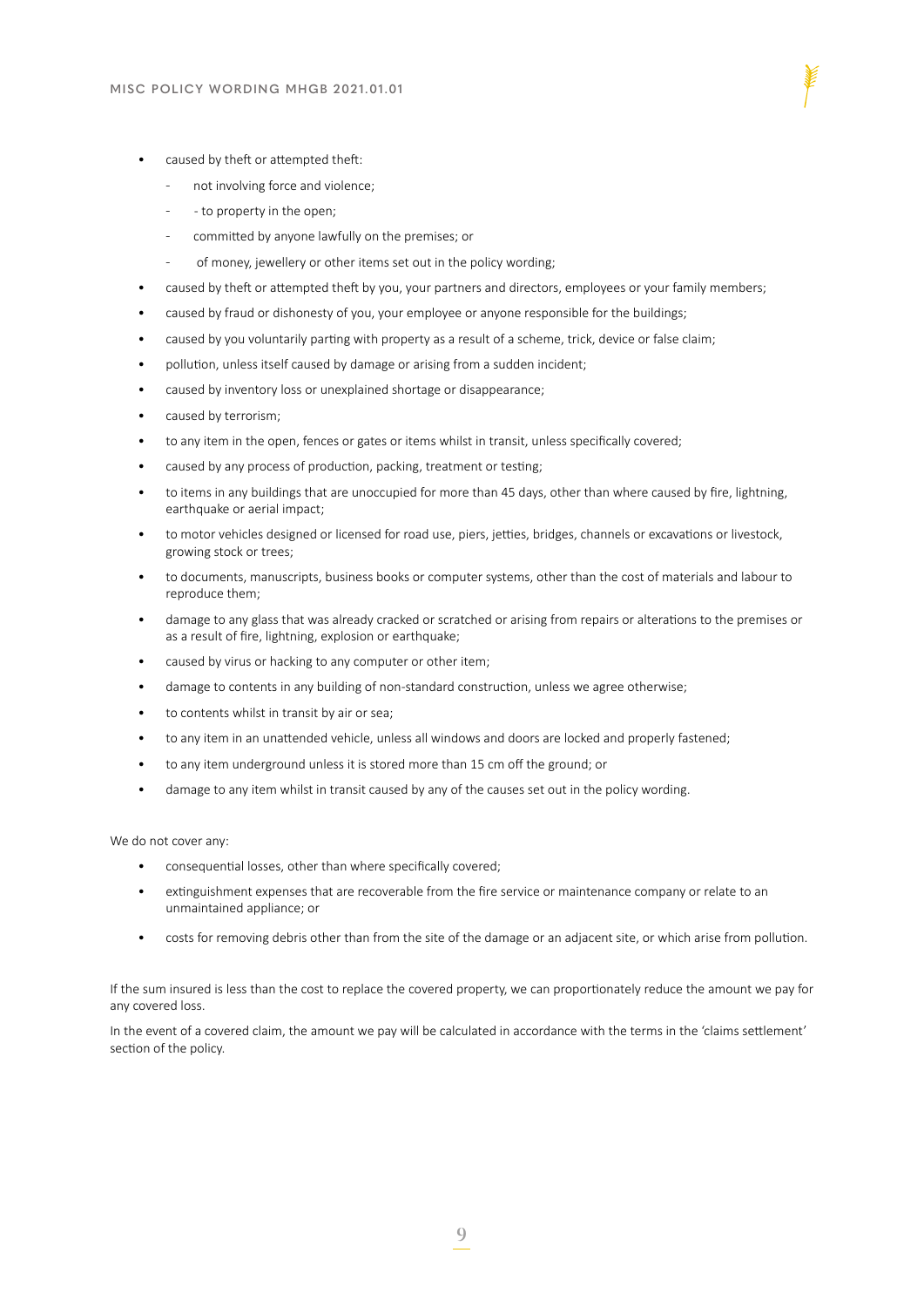# **Obligations:**

- You must maintain and close all firebreak doors and shutters and service and maintain all fire extinguishing appliances.
- You must maintain any sprinklers and fire alarms, carrying out routine tests.
- You must remove all keys whenever the premises are closed for business or are unattended.
- You must ensure that all water meters are checked at least once a month and a report kept, with any unusual fluctuations being reported to the supplier as soon as possible.
- You must ensure that you have an inspection contract in place for all equipment that requires an inspection by law.
- You must let us know as soon as possible if any building becomes unoccupied or occupied.
- You must let us know about any act, omission or alteration that increases the risk of damage that was unknown to you at the time or outside your control.
- Contractors may undertake minor works at the property without affecting the cover.
- We won't refuse cover because of something that increases the risk of damage that wasn't known to you and was outside your control.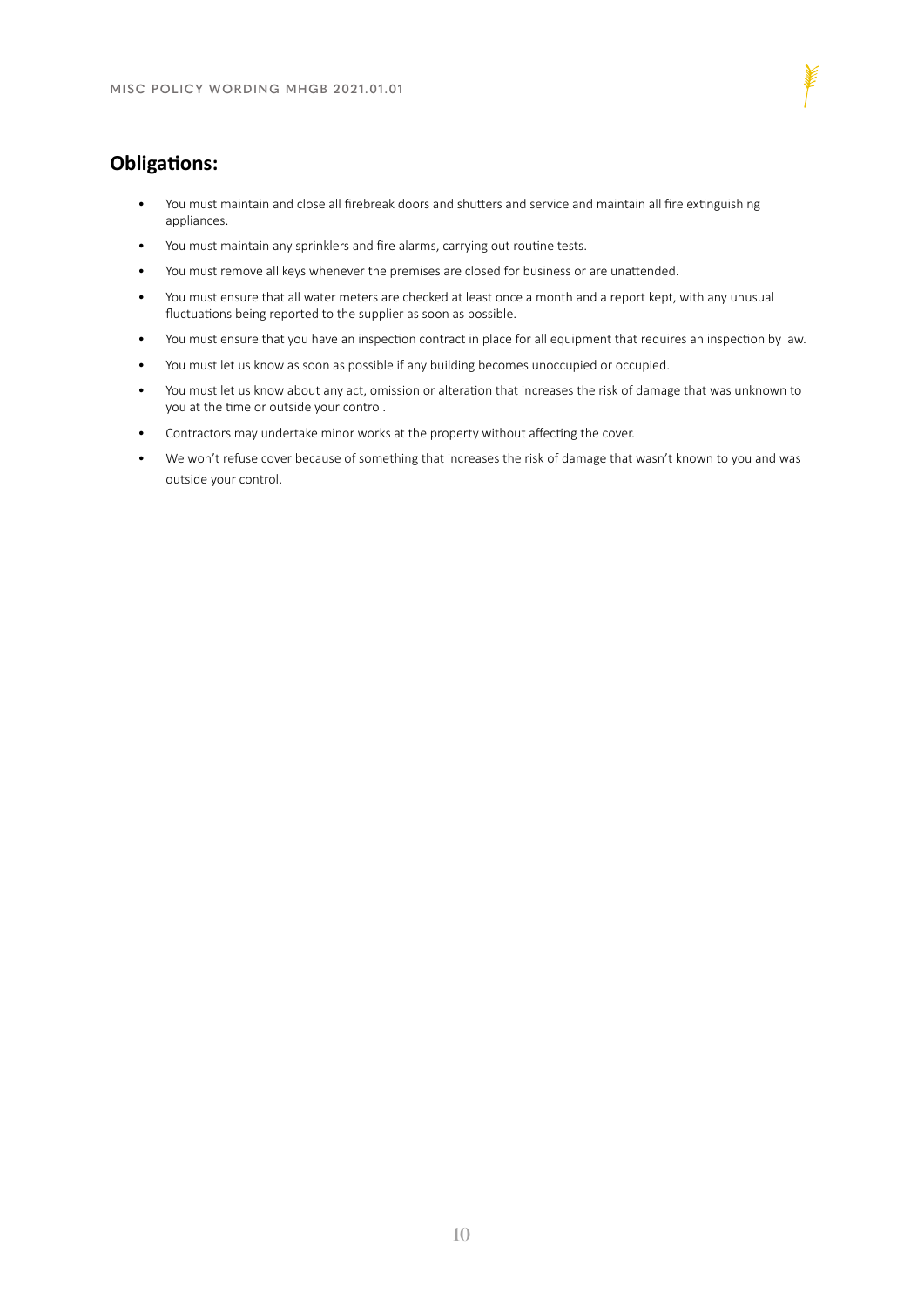# **Policy Summary – Business Interruption**

This policy is designed to meet the demands and needs of businesses who want cover for losses suffered as a result of an interruption to their business.

Full details of terms can be found in your policy.

# **What Is Covered:**

We will cover you up to the sum insured for your losses arising from an interruption to the business caused by:

- damage to property, including at contract sites;
- damage to property which impacts or prevents access to the premises; or
- failure to the public supply of electricity, gas, water, electricity or telecommunications to the terminal ends of the suppliers feed to the premises.

If you are covered on a gross revenue basis, we will pay your loss of gross revenue, increased costs of working and additional increased costs of working.

If you are covered on an increased costs of working basis, we will pay increased costs of working and additional increased costs of working.

Please note that some of these covers may be subject to a sub-limit, which will be shown in the policy wording or on the schedule.

# **What We Do Not Cover:**

We do not cover loss:

- due to damage that is not insured under a property damage policy;
- due to a failure in public utilities caused by a deliberate decision of the supply authority or due to weather conditions;
- any loss if your business is wound up or permanently discontinued;
- due to any communicable disease.

If the sum insured is less than your annual gross revenue, we can proportionately reduce the amount we pay for any covered loss.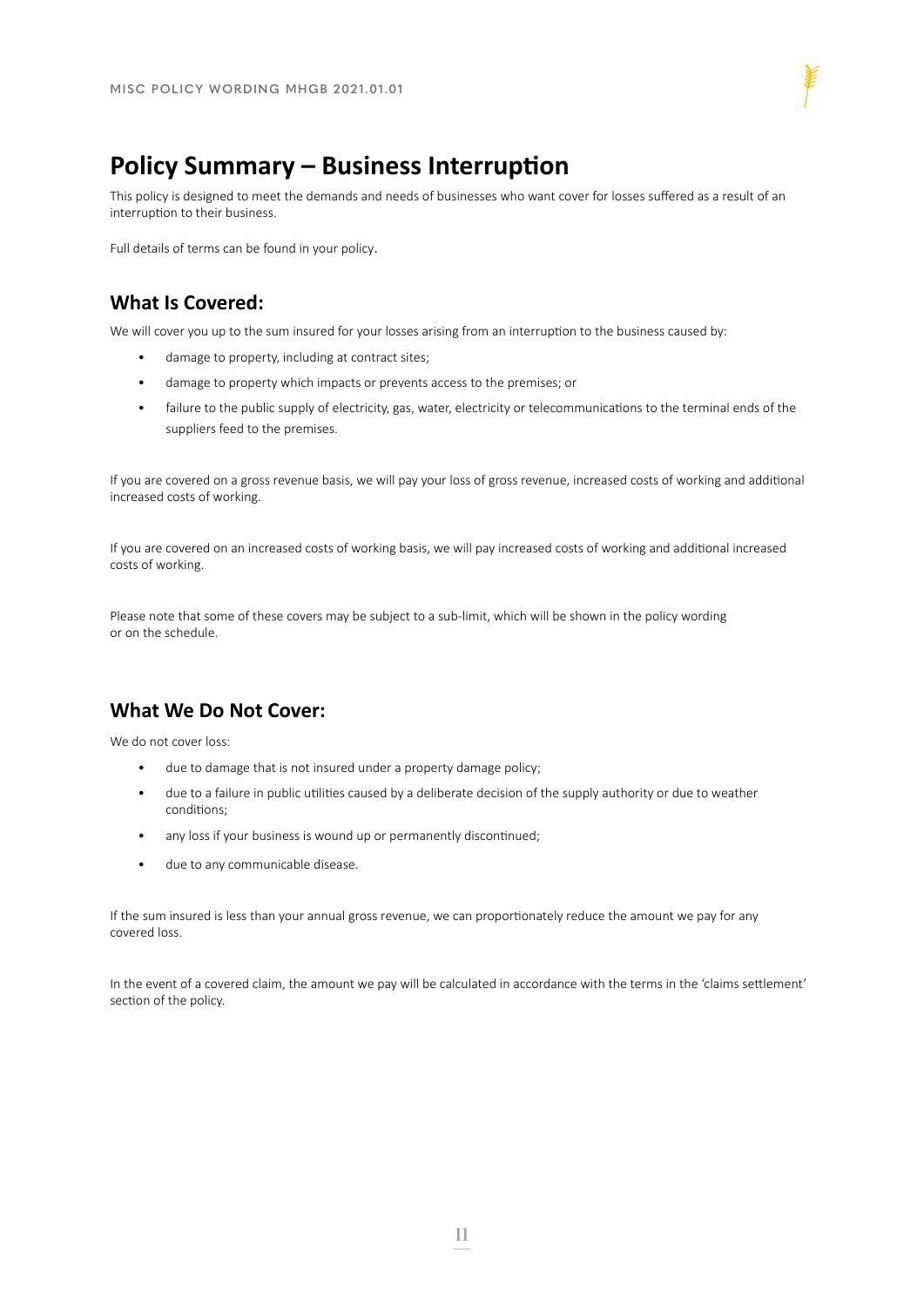# **Policy Summary – Public & Products Liability**

This policy is designed to meet the demands and needs of businesses who want cover for claims arising from bodily injury or property damage to property belonging to others.

Full details of terms can be found in your policy.

## **What Is Covered:**

We will pay compensation up to the limit of indemnity in respect of claims against you for:

- death, bodily injury, illness, disease or mental injury to any person;
- property damage;
- obstruction, trespass or nuisance;
- interference with any right of way, air or light; or
- wrongful arrest, detention, imprisonment or eviction.

#### We will also cover:

- any principal of yours and anyone you are undertaking activities for in the course of the business;
- compensation for death, bodily injury, illness, disease or mental injury to any person or property damage:
	- rising from the use of a motor vehicle in certain limited circumstances set out in the policy; or
	- arising under the Defective Premises Act 1972, the Defective Premises (Northern Ireland) Order 1975 or the Defective Premises (Landlord's Liability) Act (Northern Ireland) 2001;
- for accidental property damage to employees' and visitors' vehicles and personal property in your custody or control;
- your, or any partner, director or employee of you (including any spouses of dependent children) against liability incurred in their personal capacity whilst outside England, Scotland, Wales, Northern Ireland, the Channel Islands and the Isle of Man;
- accidental damage to premises which are hired, rented or loaned to you;
- defence costs for defending any criminal prosecution alleging breach of statutory duty under the Health and Safety at Work etc. Act 1974 or Health and Safety at Work (Northern Ireland) Order 1978, or manslaughter, corporate manslaughter or corporate homicide;
- your liability for death, bodily injury, illness, disease or mental injury under any contract;
- your liability for claimants legal costs and expenses;
- defence costs; and
- costs for anyone to attend court as a witness in connection with a covered claim.

We will also insure each person or entity covered under this section as if a separate policy has been issued to each of them.

Please note that some of these covers and certain types of claim may be subject to a sub-limit, which will be shown in the policy wording or on the schedule.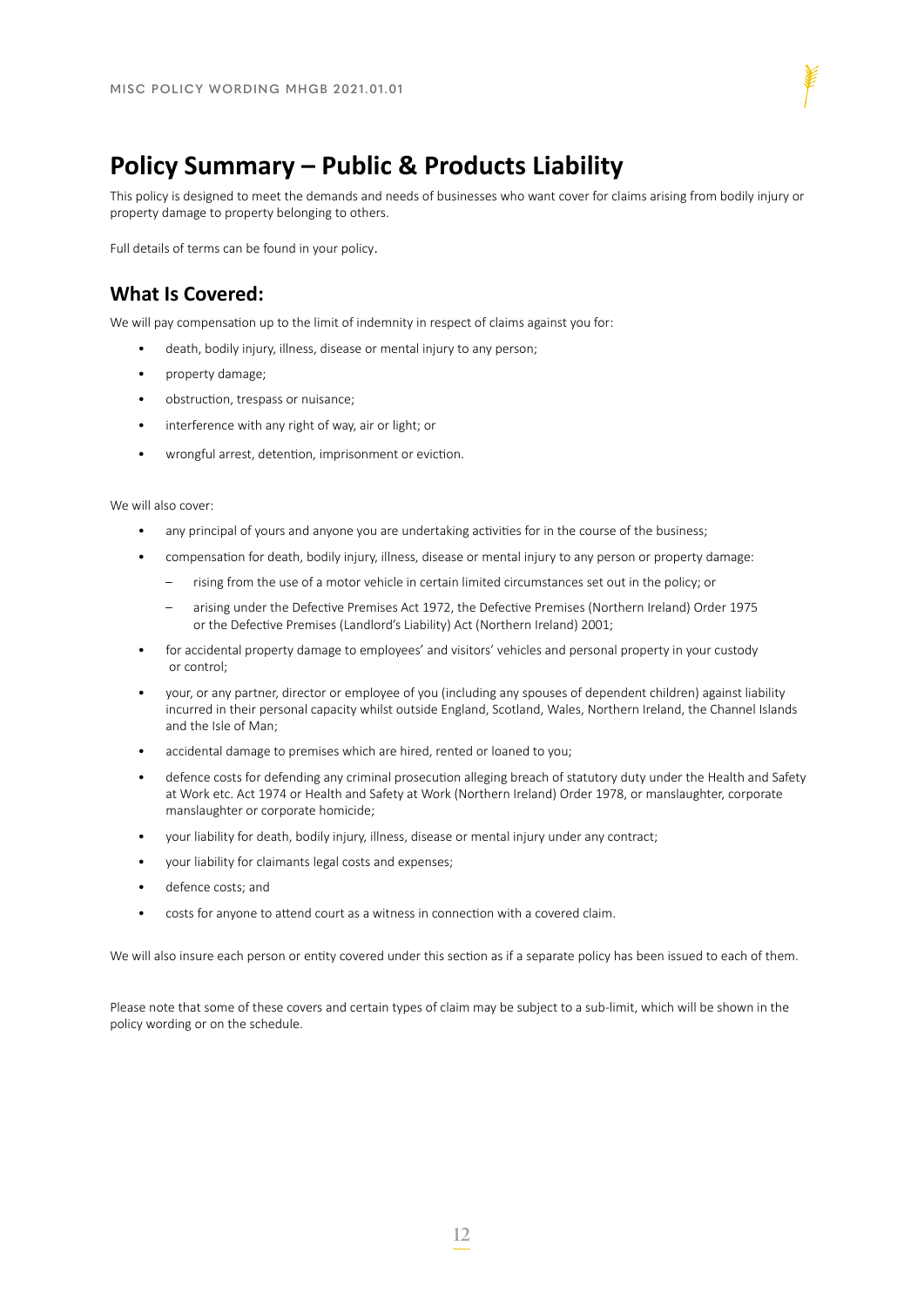## **What We Do Not Cover:**

We do not cover liability due to:

- repairing, removing, replacing, reapplying, rectifying or reinstating any products or works;
- or arising under any express warranty, indemnity or guarantee;
- death, bodily injury, illness, disease or mental injury to any employee;
- loss or destruction of property belonging to you, leased, hired or rented to you, held in trust by you or which is in your care, custody or control or which must be insured under the terms of clause 21.2.1 of the Standard Form of Building Contract issued by the Joint Contracts Tribunal;
- owning, possessing or the use of any aircraft or hovercraft, watercraft exceeding 8 meters in length, motor vehicle, trailer or plant;
- pollution unless arising from a sudden incident;
- the Defective Premises Act 1972, other than where specifically covered;
- any advice, instruction, consultancy, design, specification, formula, inspection certificate or testing prepared or given by you for a fee;
- offshore work;
- any deliberate act or omission by you;
- any contract, unless liability would have arisen in its absence;
- any fines, penalties, liquidated, punitive, aggravated, restitutionary, exemplary or multiplied damages;
- any abuse;
- any avionics product:
- for breach of competition laws:
- for breach of duties owed by your directors and officers;
- due to your insolvency or other financial difficulties;
- for claims brought by connected companies;
- claims in North America;
- high risk work or the use of any heat, unless agreed before the start of the policy; or
- any communicable disease.

We do not cover any claim, loss or liability due to:

- war or civil commotion in Northern Ireland;
- pressure waves caused by any airborne devices travelling at sonic or supersonic speeds;
- irradiation and contamination by nuclear material;
- asbestos;
- confiscation;
- anything that has been or should have been notified under any other insurance;
- virus or hacking;
- any business conducted or transacted via any internet or extranet, your website, internet site or web address or the transmission of e-mail or documents by electronic means;
- loss or damage to data; or
- dishonesty by you or an employee.
- In the event of a covered claim, the amount we pay will be calculated in accordance with the terms in the 'claims settlement' section of the policy.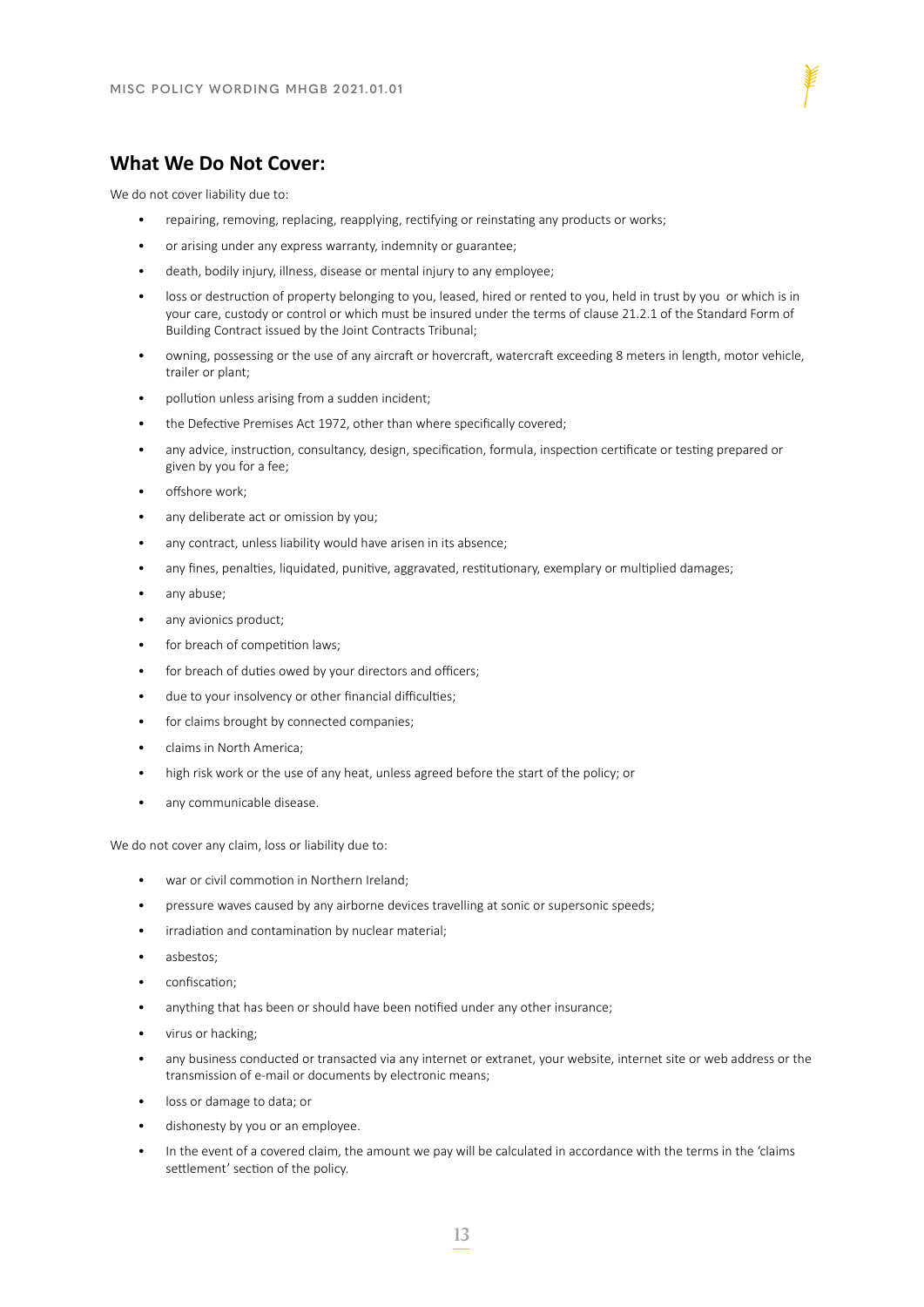# **Obligations:**

- You must provide notification as soon as possible, and in any event within 14 days of, any claim against you or anything that is likely to lead to a claim against you, or any other act, incident or event that could lead to a claim under the policy.
- You must notify the police immediately in the event of any claim arising from vandalism, theft or attempted theft or loss or money.
- You must let us have any information and assistance we require in relation to any claim.
- You must not make any admission of liability, payment or offer of settlement or incur any costs without our agreement.
- In respect of any health and safety costs:
	- we may at any reasonable time inspect any property and in the event of any defect or danger being identified, give written notice that our liability is suspended.
	- we will pass the claim to a third party service provider to administer the claims settlement on our behalf.

## **How To Make A Claim:**

• When providing your notification, please use the following contact details, quoting your certificate number stated in the policy schedule:

Address: Simply Business Claims Team

PO Box 76 Cardiff CF11 1JX Email: simplybusiness@uk.sedgwick.com

Telephone: 0333 207 0560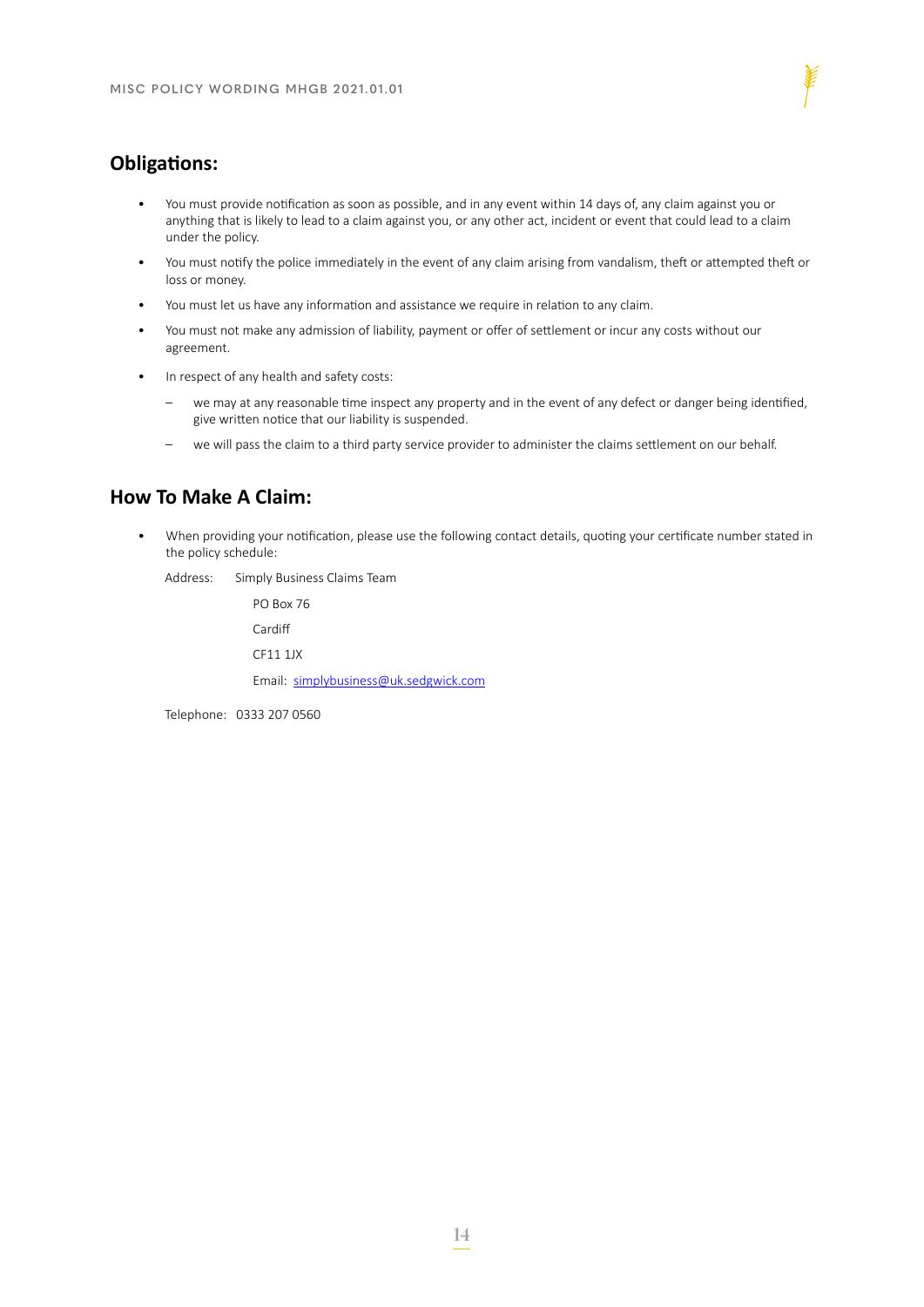# **Policy Summary – Employers' Liability**

This policy is designed to meet the demands and needs of businesses who want cover for claims arising from bodily injury to their employees.

Full details of the terms can be found in your policy.

## **What Is Covered:**

We will pay compensation up to the limit of indemnity in respect of claims brought against you for death, bodily injury, illness, disease or mental injury to an employee.

We will also:

- pay any outstanding amounts to an employee in respect of any judgment for damages in respect of death, bodily injury, illness, disease or mental injury sustained by the employee, where the judgement has not been paid in full 6 months after the date of judgment;
- pay defence costs for defending any criminal prosecution alleging breach of statutory duty under the Health and Safety at Work etc. Act 1974 or Health and Safety at Work (Northern Ireland) Order 1978, or manslaughter, corporate manslaughter or corporate homicide;
- insure each person or entity covered under this section as if a separate policy has been issued to each of them;
- cover working partners as if they are employees;
- cover your liability for claimants legal costs and expenses; and
- pay defence costs.

Please note that some of these covers and certain types of claim may be subject to a sub-limit, which will be shown in the policy wording or on the schedule.

## **What We Do Not Cover:**

We do not cover liability for:

- death, bodily injury, illness, disease or mental injury suffered by an employee whilst in or on or entering or getting onto, or alighting from, a vehicle for which insurance or security is required under any law relating to the compulsory insurance of motor vehicles, or where you are entitled to cover under any other insurance;
- death, bodily injury, illness, disease or mental injury suffered offshore;
- fines, penalties, liquidated, punitive, aggravated or multiplied damages; or
- death, bodily injury, illness, disease or mental injury suffered by an employee who is normally based outside England, Scotland, Wales, Northern Ireland, the Channel Islands and the Isle of Man.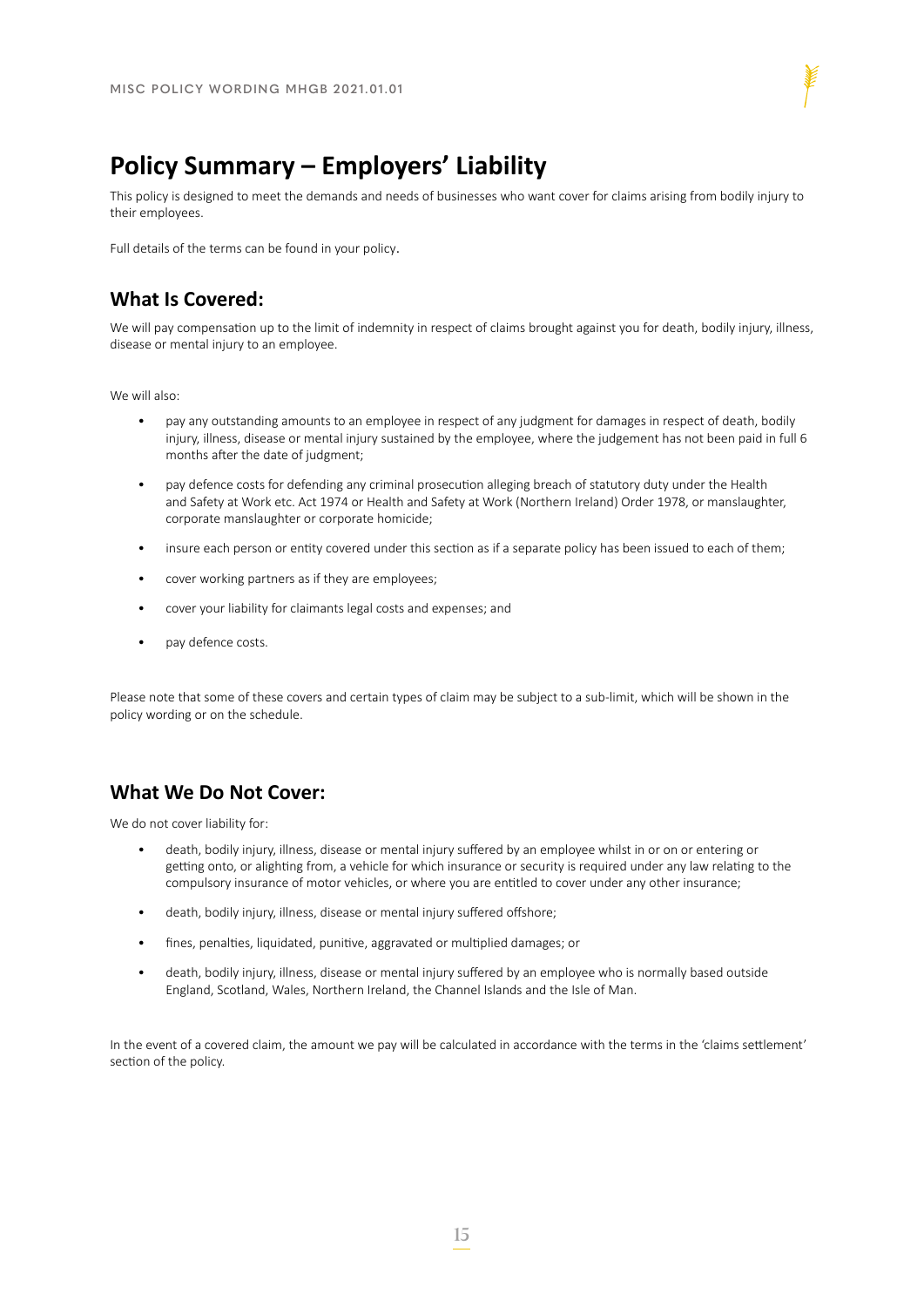# **Policy Summary – Professional Indemnity – Miscellaneous Professionals**

This policy is designed to meet the demands and needs of businesses who want cover for claims arising from professional advice and services they provide.

Full details of the terms can be found in your policy.

## **What Is Covered:**

We will pay compensation up to the limit of indemnity in respect of claims against you for:

- negligence;
- breach of a term implied into a contract by s.13 Supply of Goods and Services Act 1982 or s.14 Sale of Goods Act 1979;
- infringement of copyright, patent or registered design;
- loss of or damage to documents:
- • defamation;
- • fraud or dishonesty of an employee; or
- any other civil liability.

arising in the course of your professional business within the territorial limits after the retroactive date.

We will also pay:

- • your liability for claimants' legal costs and expenses;
- defence costs;
- court attendance costs:
- accountant's fees to verify the amount of a loss arising from the dishonesty of an employee;
- at our discretion, fees owed to you by a client or costs incurred to rectify a breach, where in our opinion doing so may prevent a client bringing a claim against you or the reduce the amount of such claim.

Please note that some of these covers and certain types of claim may be subject to a sub-limit, which will be shown in the policy wording or on the schedule.

## **What We Do Not Cover:**

We do not cover liability due to:

- fraud or dishonesty by anyone other than an employee;
- any deliberate act by you, any act which you knew or ought to have known might lead to a claim, or the specification of a product you knew or ought to have known was defective, harmful or not suitable for its intended purpose;
- any contract, unless the liability would have arisen in the absence of the contract;
- bodily injury or damage to property arising from any product;
- removing from sale, repairing or replacing any product where it is known, alleged or suspected to be harmful or deficient;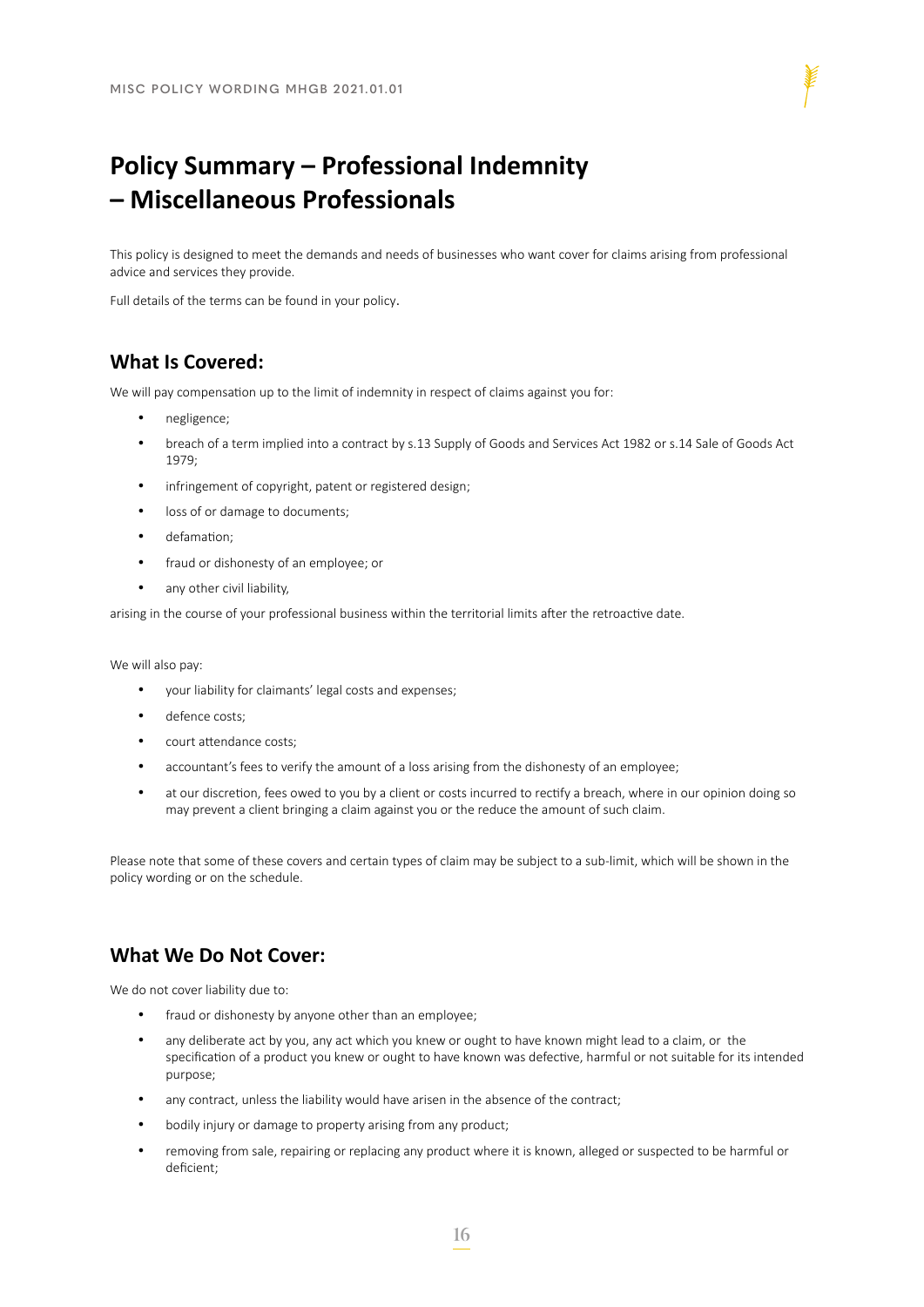- • death, bodily injury, illness, disease or mental injury to any employee or breach of any duty owed by you as an employer;
- anything you knew or ought to have known might lead to a claim against you before the policy started;
- • your ownership, possession or use of any buildings, premises, land or structures;
- • damage to property owned by, leased, hired, rented or entrusted to you or which is in your care, custody and control;
- the ownership. possession or use of any vehicle;
- pollution;
- any fines, penalties, liquidated, punitive, aggravated or multiplied damages;
- any trading loss or your insolvency;
- any director or officer acting in such capacity;
- any claim by any entity with a controlling in interest in you, or in which you have a controlling interest;
- any claim in which you are acting in a partnership or joint venture, unless agreed by us;
- any claim made within or to enforce a judgment obtained in a court within the USA or Canada;
- high risk work, unethical work or conduct, or the use of any heat, unless agreed before the start of the policy;
- any claim where you have waived your right of recovery against another party;
- • asbestos; or
- a computer virus.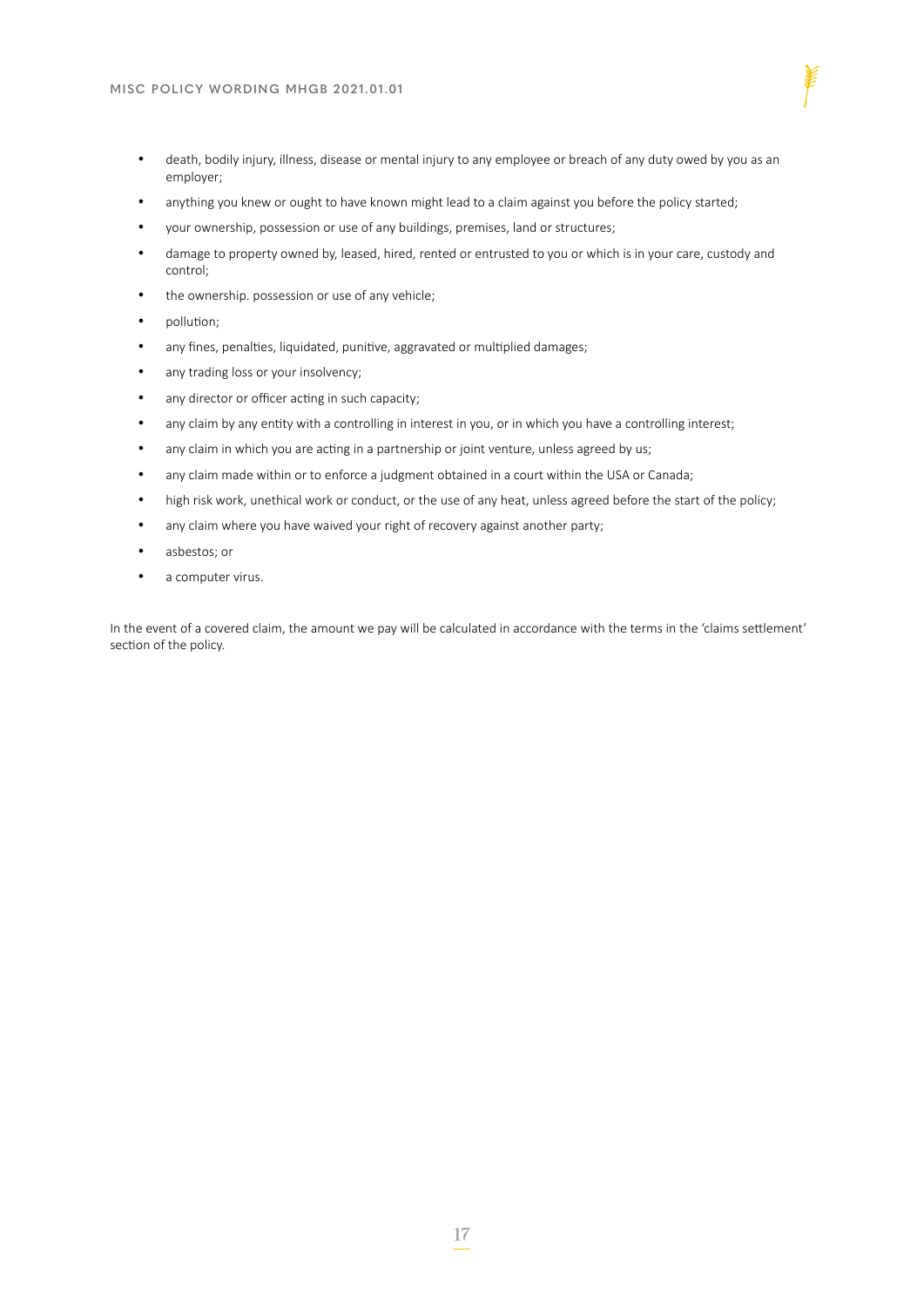# **Policy Summary – Property Damage – Plant**

This policy is designed to meet the demands and needs of businesses who want cover for damage to plant and hired in plant.

Full details of the terms can be found in your policy.

## **What Is Covered:**

We will cover you up to the sum insured for damage to plant and hired in plant, including whilst in transit.

We will also cover:

- your liability to pay hire charges, following damage to hired in plant;
- costs to recover any plant or hired in plant that has accidentally become immobilised;
- costs incurred to remove debris, dismantle or demolish and shore up or prop any plant or hired in plant following covered damage;
- fees of any architects, surveyors, consulting engineers, lawyers and other professionals incurred in the repair or reinstatement of any plant or hired in plant;
- any nominated or domestic sub-contractor for damage to any works, where required under the terms of the contract; and
- the cost of replacing the lock cylinder if the key to any immobiliser forming part of any plant or hired in plant is lost or stolen.

Following covered damage to plant or hired in plant whilst in transit, we will also cover:

- damage to tarpauling, sheets and ropes whilst being carried on a road vehicle operated by you;
- the costs of transferring plant or hired in plant to another vehicle and delivering them to the original destination or returning them to the place of dispatch;
- the costs of re-loading the plant or hired in plant onto a road vehicle from which they have fallen;
- the costs of removing debris and clearing a site incurred as a result of damage;
- the costs of breaking up or dismantling any plant or hired in plant; and
- the costs to avoid or minimise any damage occurring to plant or hired in plant whilst in transit.

Please note that some of these covers may be subject to a sub-limit, which will be shown in the policy wording or on the schedule.

#### **What We Do Not Cover:**

We do not cover:

- damage caused by:
	- gradual deterioration, wear and tear, rust, mould or mildew;
	- pressure waves caused by aircraft;
	- faulty or defective design or materials or workmanship;
- damage to any plant or hired in plant caused by its own mechanical or electrical breakdown or failure;
- damage to any plant or hired in plant which you have been relieved of any liability under contract;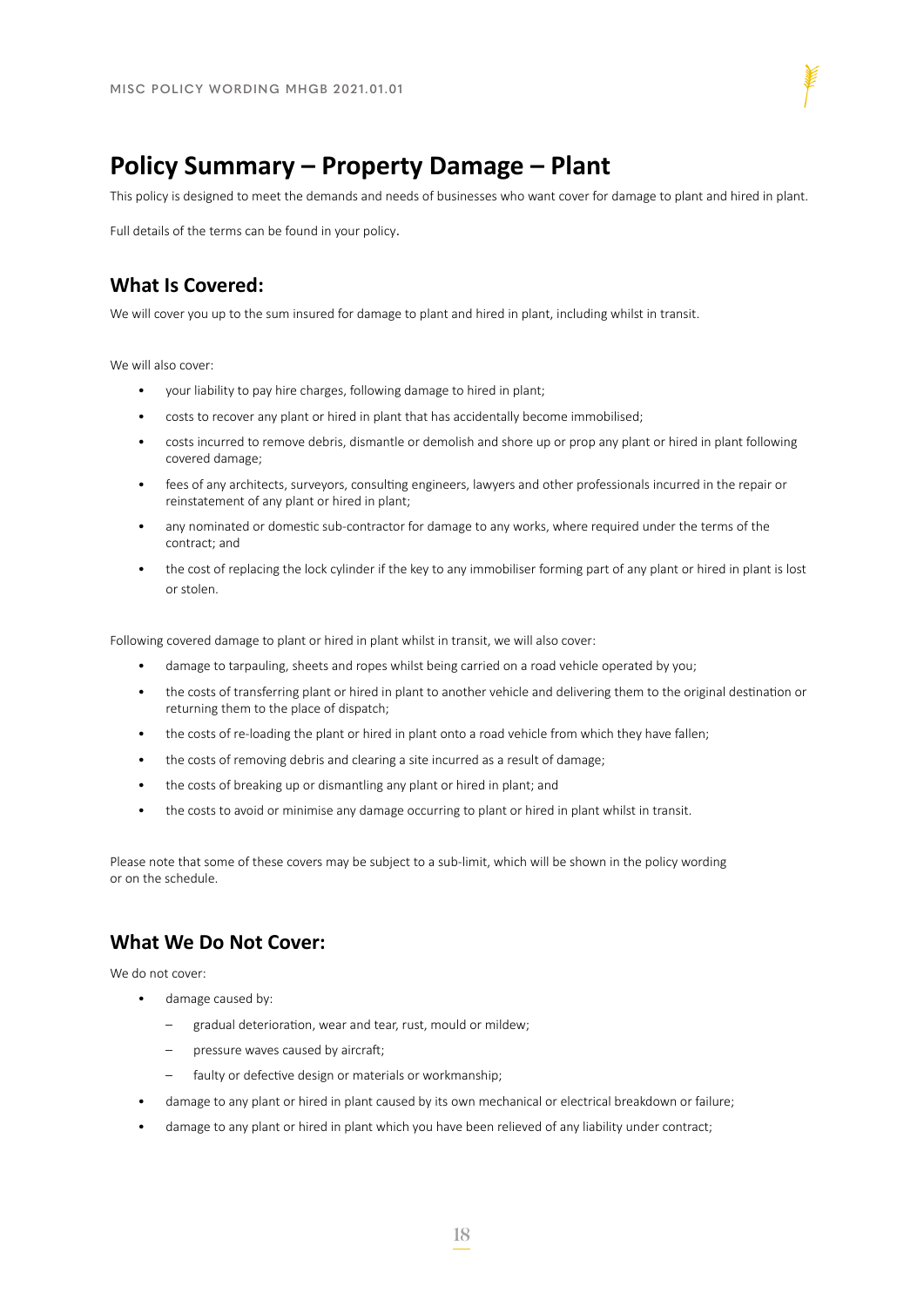- loss caused by inventory loss or unexplained shortage, disappearance, misfiling or misplacing information;
- damage that cannot be traced to a specific event;
- routine maintenance, upkeep and making good of any plant or hired in plant;
- damage to motor vehicles designed or licensed for road use;
- indirect losses;
- liquidated damages, fines or other penalties under contract, including for delay or non-completion;
- damage where the contract site has not been worked on for more than 90 consecutive days;
- damage caused during the process of recovering immobilised plant, or plant which is immobilised due to mechanical breakdown or failure;
- damage to plant or hired in plant whilst in transit by air or sea;
- damage to any item in an unattended vehicle, unless all windows and doors are locked and properly fastened; or
- damage to any item whilst in transit caused by any of the causes set out in the policy wording; and
- damage caused by terrorism.

If the sum insured is less than the cost to replace the covered property, we can proportionately reduce the amount we pay for any covered loss.

In the event of a covered claim, the amount we pay will be calculated in accordance with the terms in the 'claims settlement' section of the policy.

#### **Obligations:**

- You must ensure that each item of plant which an individual sum insured more than £2,500 is registered with TER the National Plant and Equipment Register or any other plant registration company that has been approved by us.
- You must ensure that each item of scaffolding is security marked.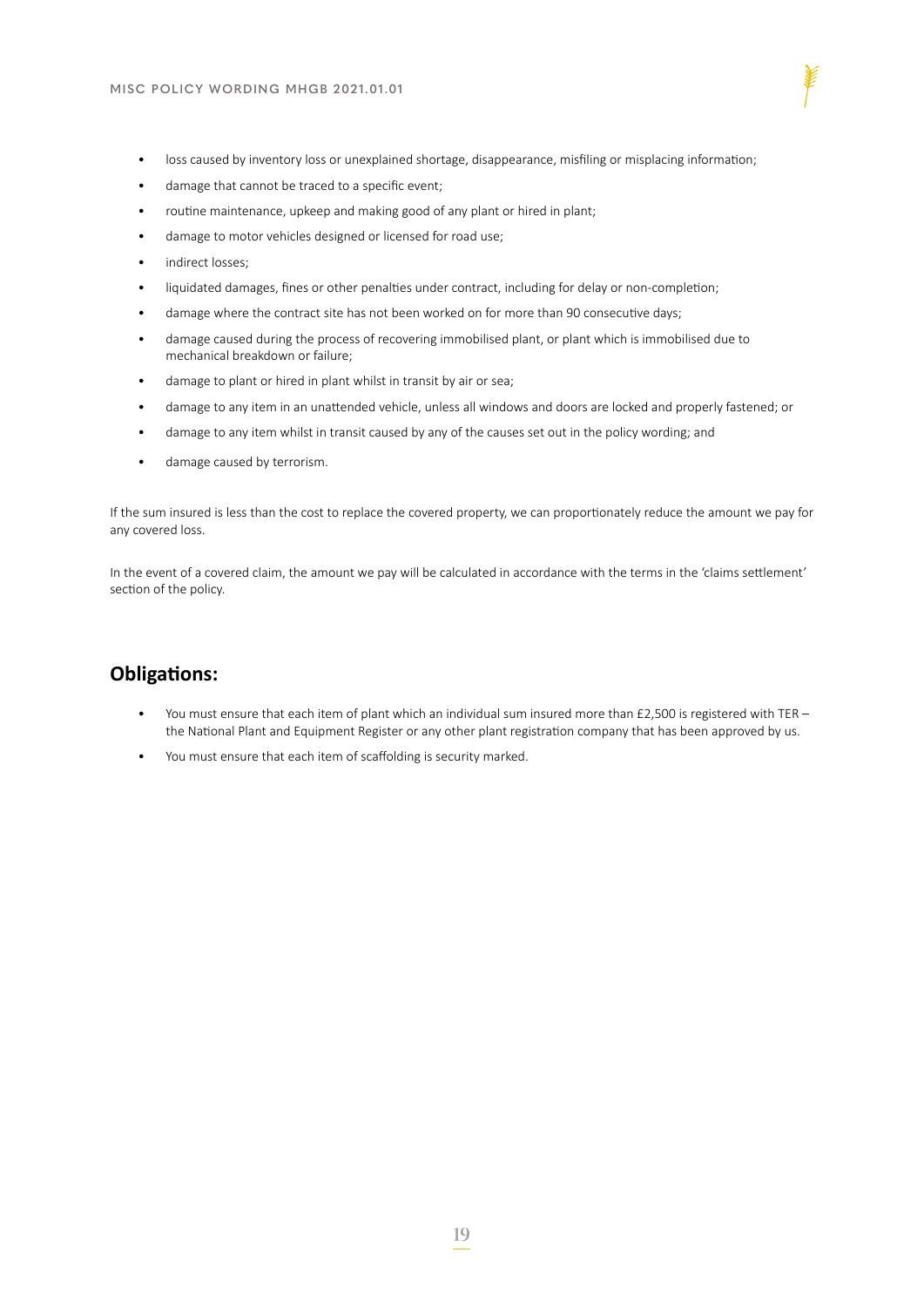# **Policy Summary – Property Damage – Tools**

This policy is designed to meet the demands and needs of businesses who want cover for damage to the tools and personal effects of any principal, partner or employee of theirs.

Full details of the terms can be found in your policy.

## **What Is Covered:**

We will cover you up to the sum insured for damage to any tools and personal effects of any principal, partner or employee of yours, including whilst in transit.

Following covered damage to any tools and personal effects of any principal, partner or employee of yours whilst in transit, we will also cover:

- damage to tarpauling, sheets and ropes whilst being carried on a road vehicle operated by you;
- the costs of transferring any tools and personal effects of any principal, partner or employee of yours to another vehicle and delivering them to the original destination or returning them to the place of dispatch;
- the costs of re-loading the any tools and personal effects of any principal, partner or employee of yours onto a road vehicle from which they have fallen;
- the costs of removing debris and clearing a site incurred as a result of damage;
- the costs of breaking up or dismantling any tools and personal effects of any principal, partner or employee of yours; and
- the costs to avoid or minimise any damage occurring to any tools and personal effects of any principal, partner or employee of yours whilst in transit.

Please note that some of these covers may be subject to a sub-limit, which will be shown in the policy wording or on the schedule.

#### **What We Do Not Cover:**

We do not cover:

- damage caused by:
	- gradual deterioration, wear and tear, rust, mould or mildew;
	- pressure waves caused by aircraft;
	- faulty or defective design or materials or workmanship;
- damage to any tools and personal effects of any principal, partner or employee of yours whilst on or attached to a vehicle licensed for road use;
- loss caused by inventory loss or unexplained shortage, disappearance, misfiling or misplacing information;
- damage that cannot be traced to a specific event.
- routine maintenance, upkeep and making good of any tools and personal effects of any principal, partner or employee of yours;
- damage to motor vehicles designed or licensed for road use;
- indirect losses:
- liquidated damages, fines or other penalties under contract, including for delay or non-completion;
- damage to any tools and personal effects of any principal, partner or employee of yours whilst in transit by air or sea;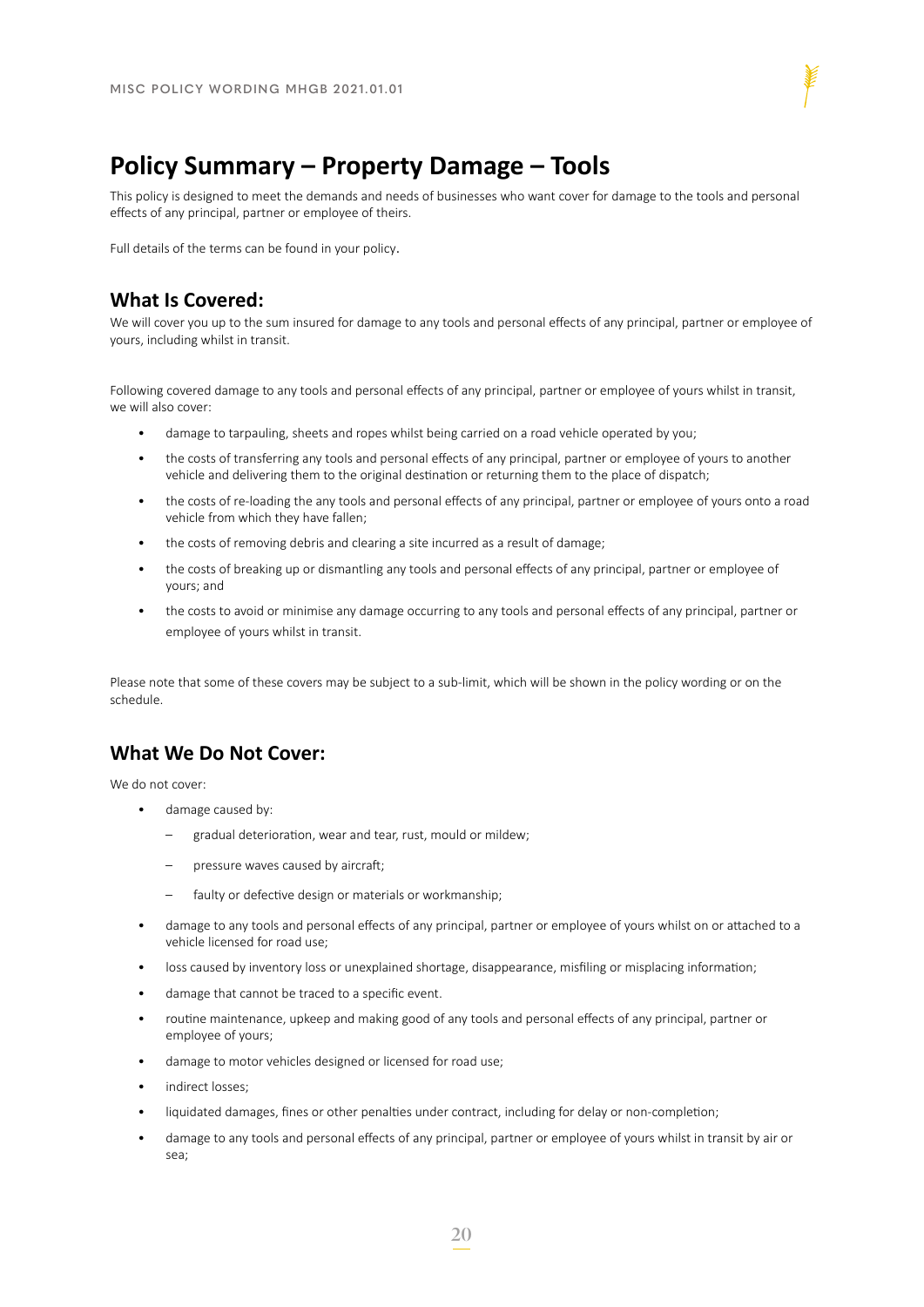- liquidated damages, fines or other penalties under contract, including for delay or non-completion;
- damage to any tools and personal effects of any principal, partner or employee of yours whilst in transit by air or sea;
- damage to any item in an unattended vehicle, unless all windows and doors are locked and properly fastened;
- damage to any item whilst in transit caused by any of the causes set out in the policy wording; or
- damage caused by terrorism.

If the sum insured is less than the cost to replace the covered property, we can proportionately reduce the amount we pay for any covered loss.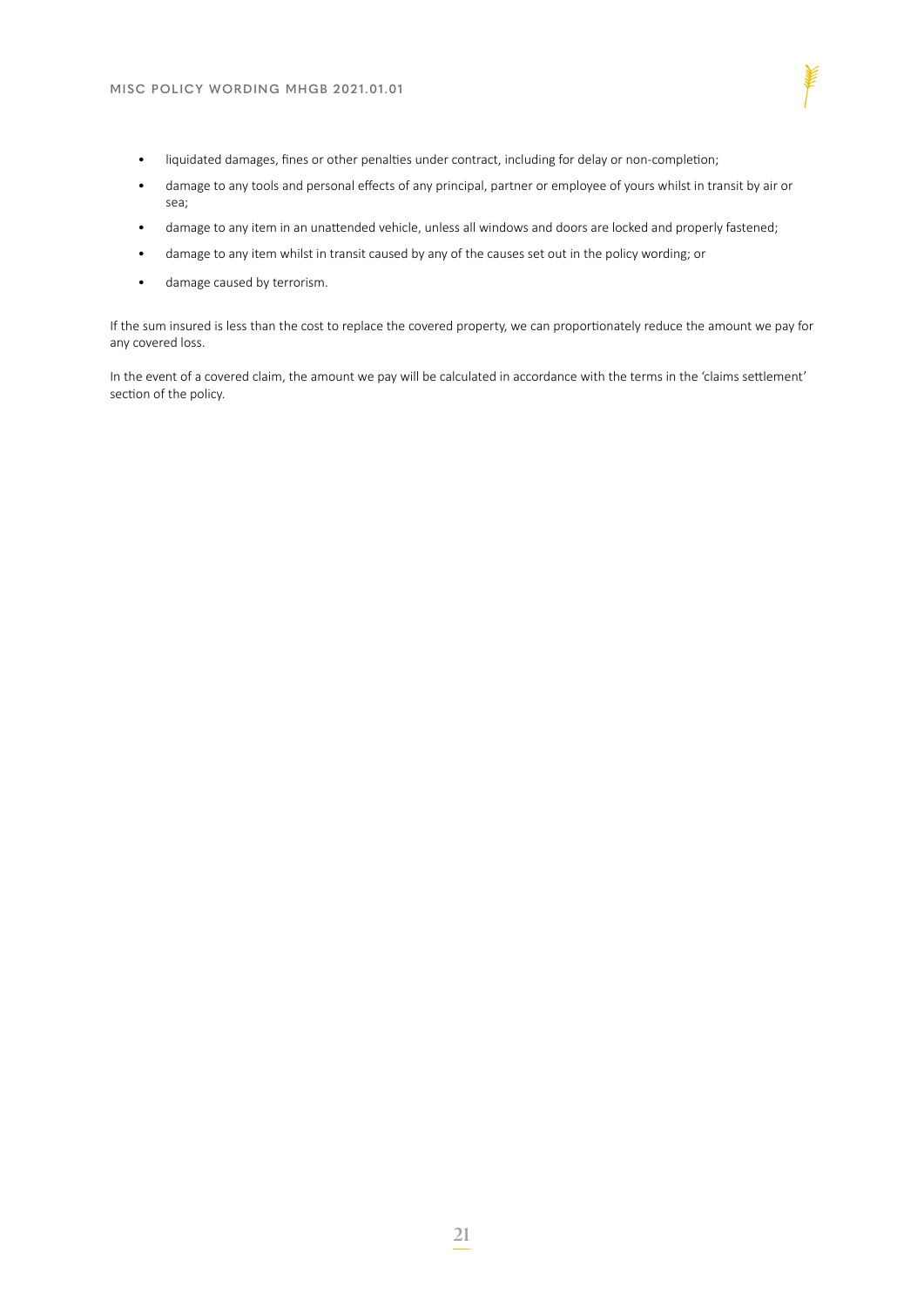# **Policy Summary – Property Damage – Contract Works**

This policy is designed to meet the demands and needs of businesses who want cover for damage to contract works.

Full details of the terms can be found in your policy.

## **What Is Covered:**

We will cover you up to the sum insured for damage to temporary or permanent works that have been completed or are to be completed as part of a contract, including any materials whilst in transit.

We will also cover:

- costs for night work, overtime work on public holidays and special delivery to repair works;
- costs incurred to remove debris, dismantle or demolish and shore up or prop any works following covered damage;
- fees of any architects, surveyors, consulting engineers, lawyers and other professionals incurred in the repair or reinstatement of any works;
- any nominated or domestic sub-contractor for damage to any works, where required under the terms of the contract;
- costs to rewrite or redraw plans, drawings or other documents following damage to works;
- damage to materials in transit to and from the contract site;
- following damage to materials whilst in transit, damage to tarpaulin and ropes on the transit vehicle, costs of transferring materials to another vehicle, costs of re-loading, costs of removing debris and costs of breaking up or dismantling the materials; and
- damage to:
- works and any material stored separately whilst in storage away from the contract site;
- - show properties, including their contents;
	- any private residential building you have built on a speculative basis; and
		- any part of the works that have been taken into use as a private residential building or office.

Please note that some of these covers may be subject to a sub-limit, which will be shown in the policy wording or on the schedule.

## **What We Do Not cover:**

We do not cover:

- damage to any part of the permanent works where a completion certificate has been issued, which have been handed to your employer or which have been taken into use;
- damage caused by:
	- gradual deterioration, wear and tear, rust, mould or mildew;
	- pressure waves caused by aircraft;
	- faulty or defective design or materials or workmanship;
- damage to existing structures;
- damage to any works which you have been relieved of any liability under contract;
- loss caused by inventory loss or unexplained shortage, disappearance, misfiling or misplacing information;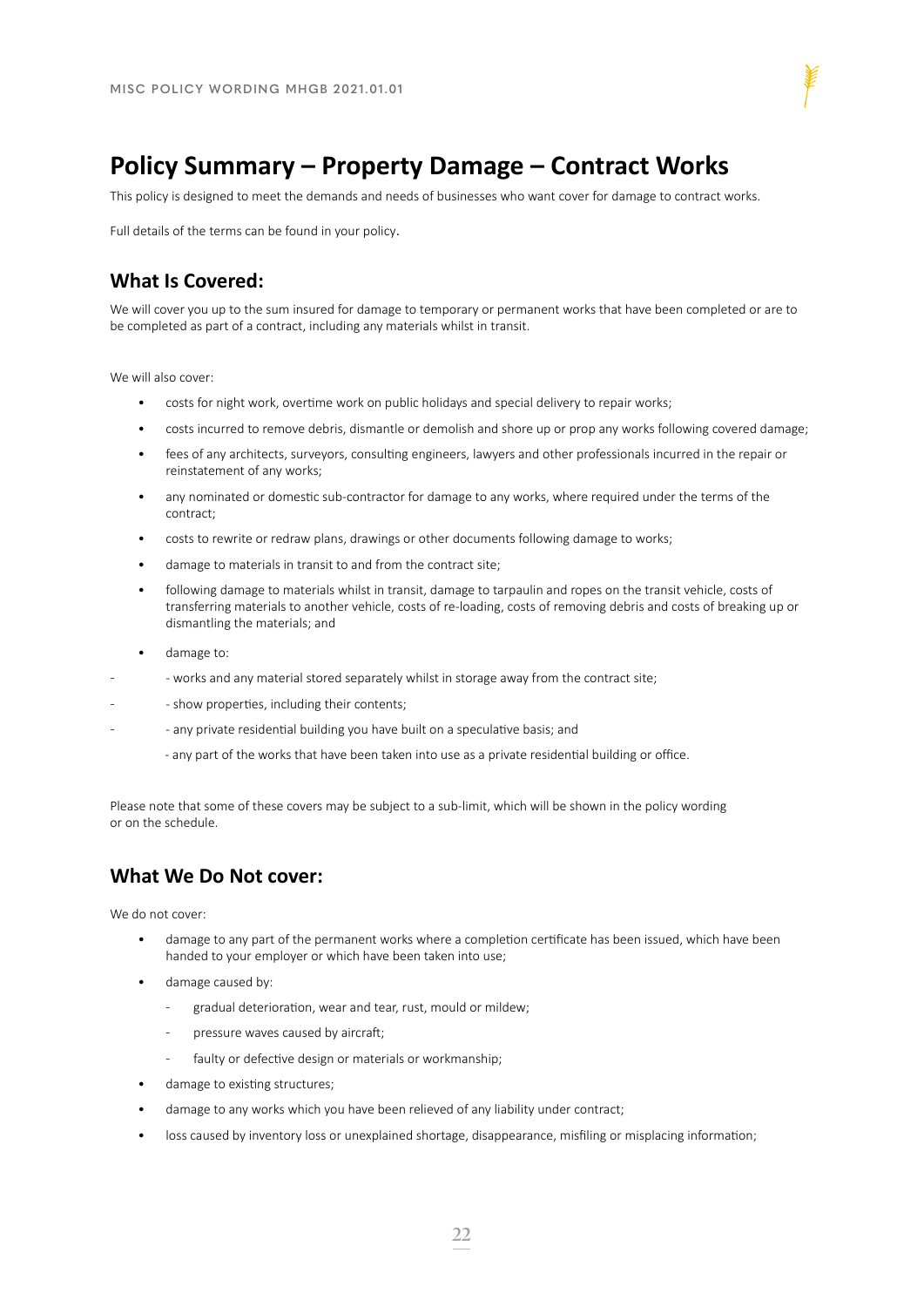- routine maintenance, upkeep and making good of any works;
- damage to motor vehicles designed or licensed for road use;
- indirect losses:
- liquidated damages, fines or other penalties under contract, including for delay or non-completion;
- damage where the contract site has not been worked on for more than 90 consecutive days;
- any contract where the contract price exceeds the maximum contract price;
- damage to materials whilst in transit by air or sea;
- damage to any item in an unattended vehicle, unless all windows and doors are locked and properly fastened;
- damage caused by terrorism; or
- damage to any item whilst in transit caused by any of the causes set out in the policy wording.

If the sum insured is less than the cost to replace the covered property, we can proportionately reduce the amount we pay for any covered loss.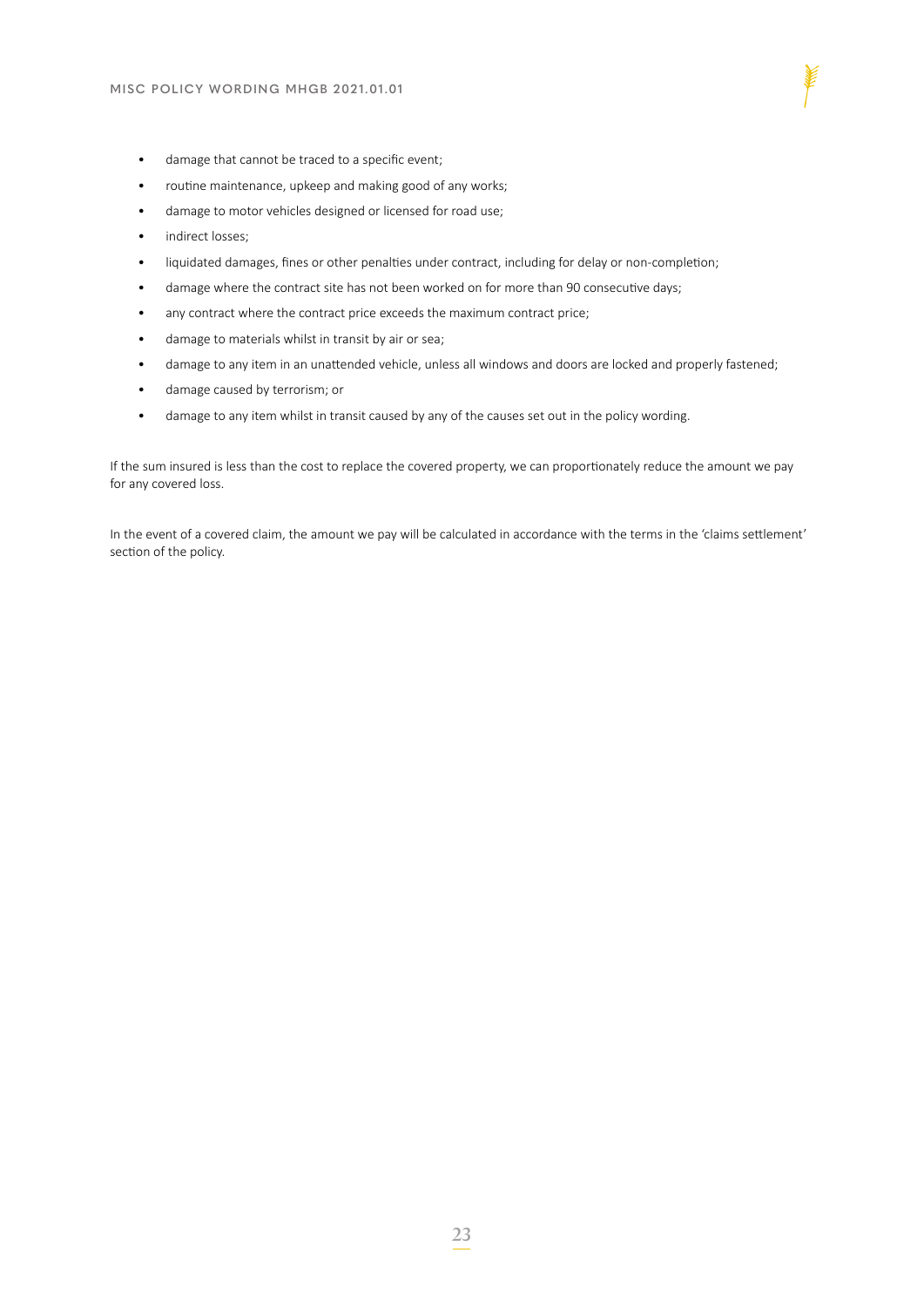# **Policy Summary – Terrorism**

This policy is designed to meet the demands and needs of businesses who want cover for damage to property and interruption to their business arising from terrorism.

Full details of the terms can be found in your policy.

## **What Is Covered:**

We will cover you up to the sum insured for:

- damage caused by terrorism to any property covered under any other section of this policy;
- your financial losses resulting from an interruption or interference with the business as a result of damage to property caused by terrorism, if you are covered under the business interruption section of this policy; or
- both of the above, where you are covered under the business interruption section of this policy, if any computer system suffers any damage or any data is altered, destroyed or corrupted as a result of any virus, phishing, denial of service attack or hacking.

### **What We Do Not Cover:**

We do not cover:

- damage or interruption caused by:
	- ionising radiation or contamination by radioactivity from any nuclear fuel or from the combustion of nuclear fuel or nuclear waste;
	- the radioactive, toxic, explosive or other hazardous properties of any explosive nuclear assembly or nuclear component of such assembly;
	- chemical, biological or radioactive irritants, contaminants or pollutants to any residential property insured in the name of a private individual; or
	- riot, civil commotion or war;
- loss or damage caused by any virus, phishing, denial of service attack or hacking, unless any of these directly cause:
	- fire, explosion, flood or escape of water from any tank, equipment or pipe;
	- impact of any aircraft, watercraft, mechanically propelled vehicle or any item carried on such vehicle; or
	- damage to any building, structure, plant or machinery;
- damage to any computer system caused by any virus, phishing, denial of service attack or hacking, other than damage at your premises;
- damage, or interruption caused by damage, to any nuclear installation or nuclear reactor, including their fixtures and fittings; or
- any indirect losses arising from interruption of or interference with the business caused by virus, hacking or denial of service attack.

If the sum insured is less than the cost to replace the covered property, we can proportionately reduce the amount we pay for any covered loss.

In the event of a covered claim, the amount we pay will be calculated in accordance with the terms in the 'claims settlement' section of the property damage or business interruption section of the policy, as applicable.

## **Obligations:**

• In any action, lawsuit or other proceedings or where we determine that any damage to property caused by terrorism is not covered by this section, the burden of proving otherwise will be on you.